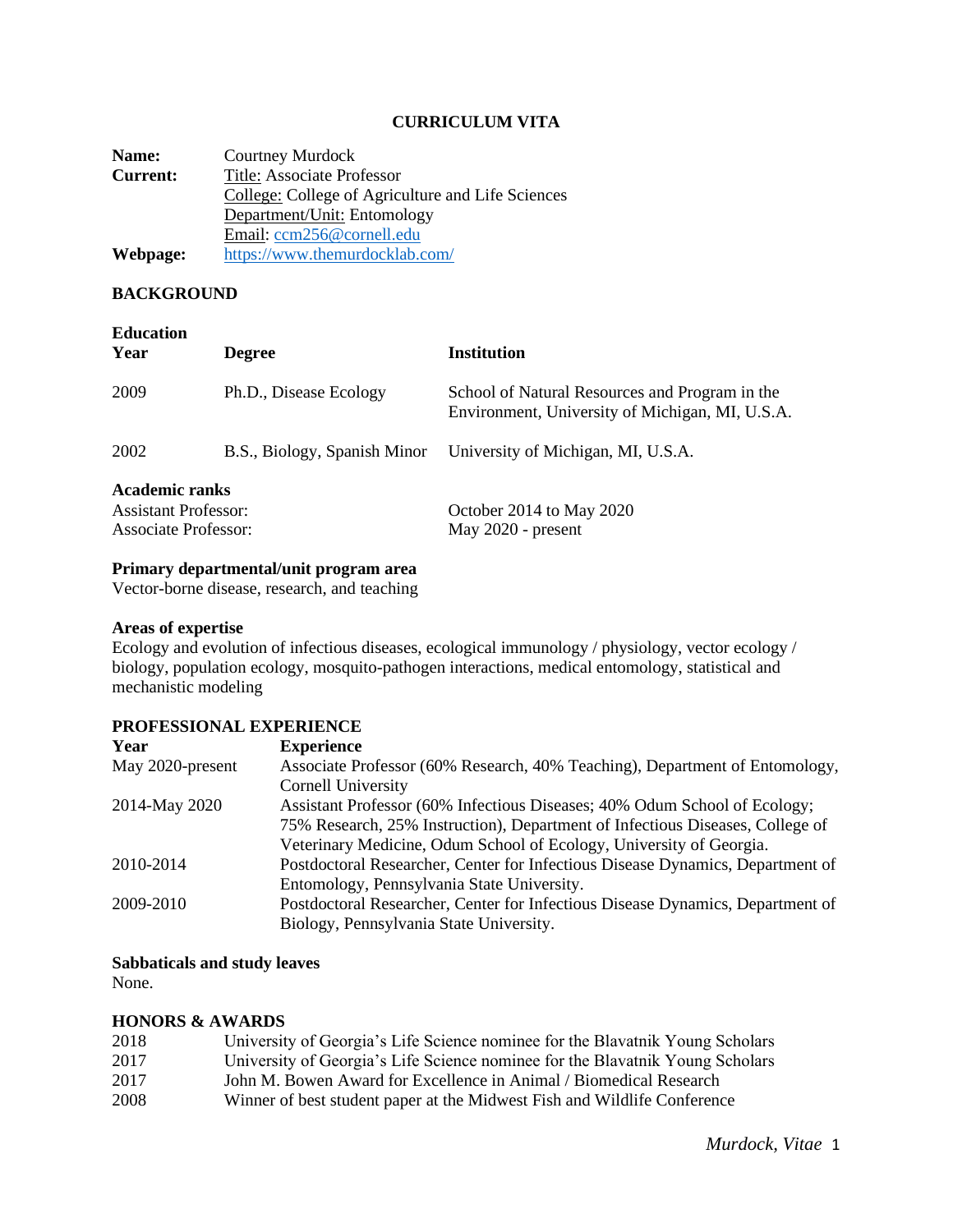| 2008      | Superior Graduate Student Teaching Award                                 |
|-----------|--------------------------------------------------------------------------|
| 2006-2008 | NIH Interdisciplinary Perspectives of Infectious Diseases Training Grant |

#### **ACADEMIC RESPONSIBILITIES**

#### **Professional affiliations**

| Northeast Regional Center for Excellence in Vector-borne Diseases       |
|-------------------------------------------------------------------------|
| Cornell Institute for Host-Microbe Interactions and Disease             |
| <b>Ecological Society of America</b>                                    |
| <b>NSF RCN VectorBite</b>                                               |
| American Society of Tropical Medicine and Hygiene                       |
| Center of Ecology of Infectious Diseases, University of Georgia         |
| Center of Vaccines and Immunology, University of Georgia                |
| Center for Tropical Emerging and Global Diseases, University of Georgia |
| Riverbasin Center, University of Georgia                                |
|                                                                         |

#### **Professional service**

Editorial board appointments: *Ecohealth* (Review Editor, 2017-present)

Review for scholarly journals and publishers: Nature Communications, Ecology Letters, PLoS Pathogens, PLoS Biology, Lancet Planetary Health, Trends in Parasitology, Functional Ecology, Scientific Reports, Philosophical Transactions of the Royal Society B, Proceedings of the Royal Society of London Series B, Journal of Animal Ecology, Ecology, Climate Change, Evolutionary Applications, American Naturalist, BMC Evolutionary Biology, BMC Ecology, Heredity, Oikos, PLoS One, PLoS Neglected Tropical Diseases, Malaria Journal, Biology Letters, International Journal of Parasitology, Global Change Biology, Parasites & Vectors, Ecosphere, American Journal of Tropical Medicine and Hygiene, Basic and Applied Ecology, Journal of Medical Entomology, International Journal of Environmental Research and Public Health, Journal of Thermal Biology, Acta Parasitologia, Journal of Parasitology, and International Journal of Insect Science.

Service for national and international programs:

|              | $\sim$ . The contractional and intermational programs.                                    |
|--------------|-------------------------------------------------------------------------------------------|
| 2020:        | Judge for Young Investigator Awards at the annual American Society for Tropical           |
|              | Medicine and Hygiene Meeting, Virtual, MD (November)                                      |
| 2019:        | Ad hoc member of Vector Biology Study Section, National Institutes of Allergies and       |
|              | <b>Infectious Diseases</b>                                                                |
| 2019:        | Judge for Young Investigator Awards at the annual American Society for Tropical           |
|              | Medicine and Hygiene Meeting, Baltimore, MD (November)                                    |
| 2019-present | Technical expert in the World Health Organization Technical Consultation on the spread    |
|              | of Anopheles stephensi, the Indian urban malaria vector, into Africa, Geneva, Switzerland |
| 2016-2020:   | Trainer (trapping methods, mosquito identification, and storage protocols) for the        |
|              | entomological surveillance program on St. Kitts and Nevis.                                |
|              | Granting agencies panels and reviews:                                                     |
| 2022-present | Standing committee member of the National Institutes of Allergies and Infectious          |
|              | Diseases Vector Biology study section                                                     |
| 2021:        | Ad hoc member of Vector Biology Study Section, National Institutes of Allergies and       |
|              | <b>Infectious Diseases</b>                                                                |
| 2019:        | Early-stage investigator invited reviewer for NIAID Vector Biology Study Section          |
|              | (October)                                                                                 |

#### **University service**

2020: Biosafety Level III Review Committee (*Cornell University*)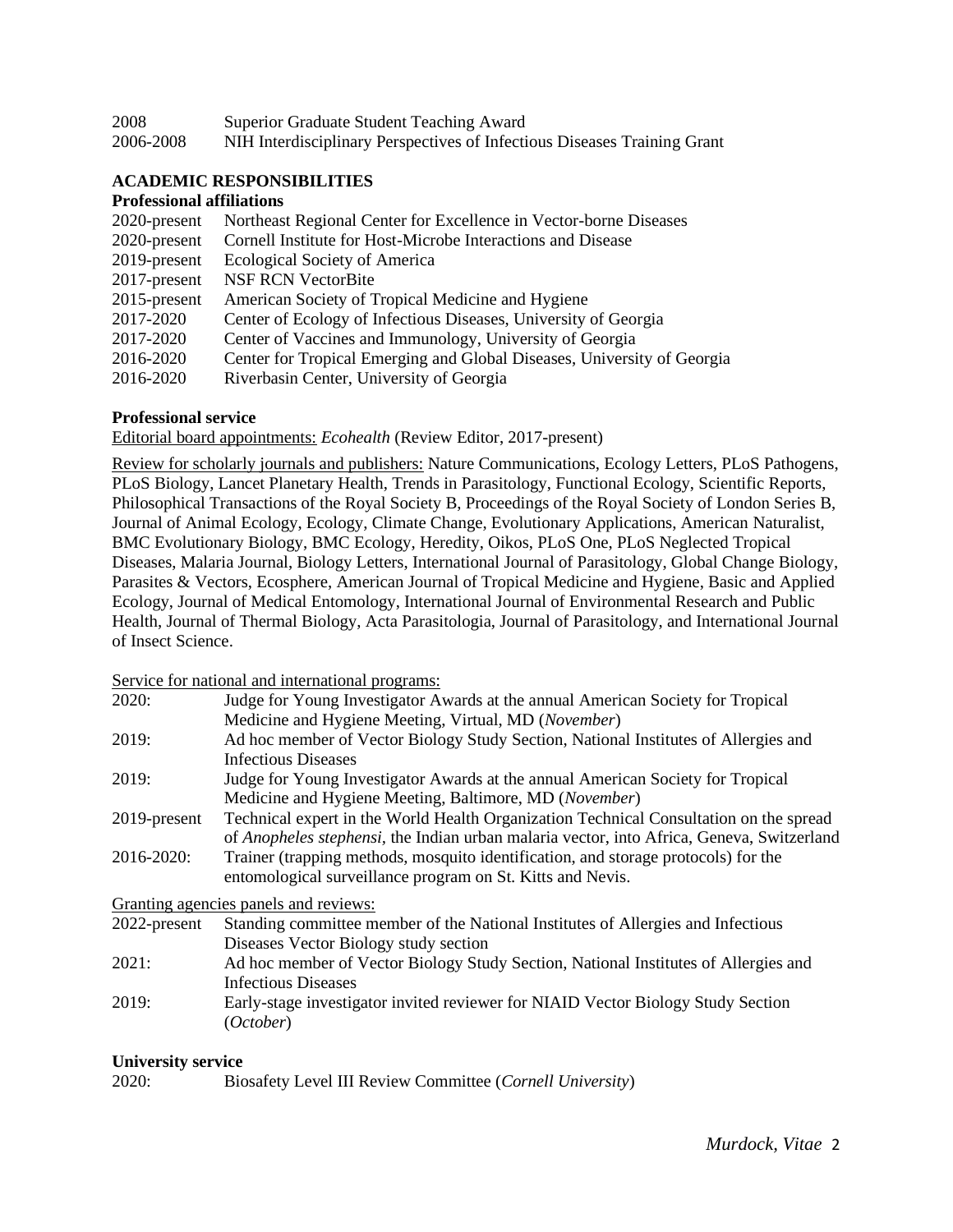| 2019: | Reviewer for the University of Georgia Global Research Collaboration Grants          |  |  |  |
|-------|--------------------------------------------------------------------------------------|--|--|--|
|       | (University of Georgia)                                                              |  |  |  |
| 2019: | Interdisciplinary Life Science Program Candidate interviewer (University of Georgia) |  |  |  |
| 2018: | Reviewer for the University of Georgia Global Research Collaboration Grants          |  |  |  |
|       | (University of Georgia)                                                              |  |  |  |
| 2018: | Interdisciplinary Life Science Program Candidate interviewer (University of Georgia) |  |  |  |
| 2017: | Reviewer for the University of Georgia Global Research Collaboration Grants          |  |  |  |
|       | (University of Georgia)                                                              |  |  |  |
| 2017: | Interdisciplinary Life Science Program Candidate interviewer (University of Georgia) |  |  |  |
| 2016: | Interdisciplinary Life Science Program Candidate interviewer (University of Georgia) |  |  |  |
| 2015: | Interdisciplinary Life Science Program Candidate interviewer (University of Georgia) |  |  |  |
| 2015: | Ecology and Evolution of Infectious Diseases Annual Meeting Steering Committee       |  |  |  |
|       | member, Athens, Georgia, U.S.A.                                                      |  |  |  |

#### **Departmental service**

| 2021:        | Presentation Judge at the Department of Entomology's Graduate Student Symposium                 |
|--------------|-------------------------------------------------------------------------------------------------|
|              | (Cornell University)                                                                            |
| 2020-present | Department of Entomology Graduate Admissions Committee member (Cornell<br>University)           |
| 2020-present | Department of Entomology Awards Committee member (Cornell University)                           |
| 2018:        | Academic Professional Search Committee (University of Georgia)                                  |
| 2018-2020:   | Department of Infectious Diseases Undergraduate Curriculum Committee (University of<br>Georgia) |
| 2018-2020:   | Odum School of Ecology Committee for the Dean (University of Georgia)                           |
| 2017:        | Presentation Judge Odum School of Ecology Graduate Student Symposium (University of<br>Georgia) |
| 2017-2018:   | Odum School of Ecology Diversity Committee (University of Georgia)                              |
| 2016:        | Poster Judge Department of Infectious Diseases Annual Retreat (University of Georgia)           |
| 2016-2020:   | NRT-IDEAS NSF Training Program Steering Committee member (University of                         |
|              | Georgia)                                                                                        |

# **Outreach / extension service**

Local community services and relations:

| 2022:            | Insect science exhibit consultant on <i>Aedes aegypti</i> for the American Museum of Natural |
|------------------|----------------------------------------------------------------------------------------------|
|                  | History. Laura Moustakerski (in progress)                                                    |
| 2022:            | Consultant on a news feature article in PNAS: Climate change hastens disease spread          |
|                  | <i>across the globe.</i> Amy McDermott (February 9, 2022)                                    |
| 2018:            | Presentation on working with BSL-3 pathogens in mosquitoes in ACL-3 containment to           |
|                  | the Biosafety Community Liaison Committee                                                    |
| 2017:            | Olli@UGA general public lecture on arbovirus and mosquito awareness                          |
| $2015$ -present: | Actively engaging citizens of Athens Clarke County in mosquito awareness through             |
|                  | Athens mosquito surveillance – provide quarterly reports on the presence / absence and       |
|                  | abundance of mosquito species sampled on citizens' properties.                               |

# **Teaching and advising responsibilities**

# Guest lectures

|                  | VETMI 6111 Principles of Infectious Disease for Public Health, Cornell University (Fall 2021) |
|------------------|-----------------------------------------------------------------------------------------------|
| <b>ECOL 8510</b> | Fundamentals in Disease Biology, University of Georgia (Fall 2016, 2017)                      |
|                  | 2 lectures: The effects of antigenic variation and immunity on malaria transmission           |
| <b>ECOL 8510</b> | Fundamentals in Disease Biology, University of Georgia (Spring 2017)                          |
|                  | 1 lecture: Vector-virus Interactions                                                          |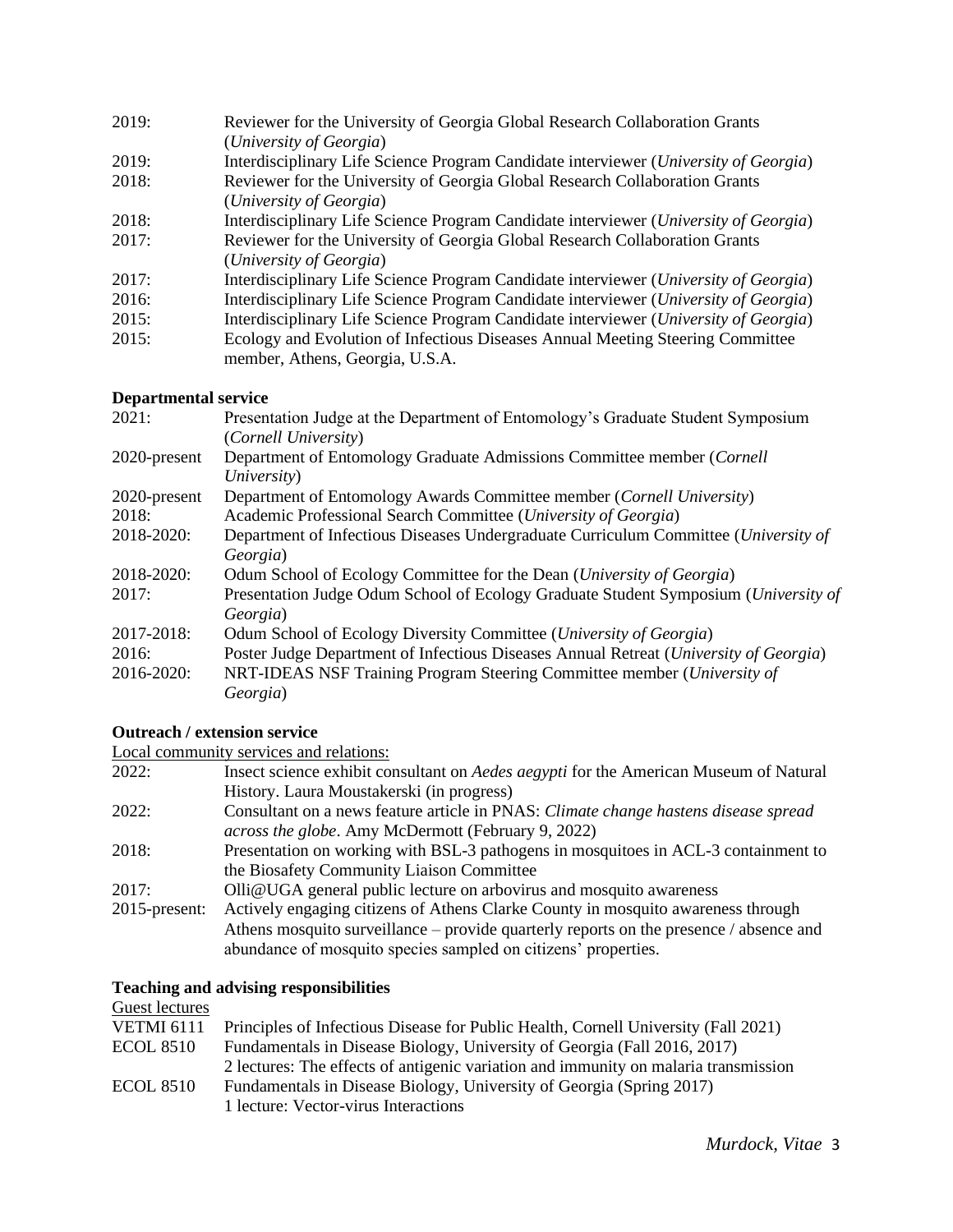ECOL / BIOL Population Biology of Infectious Diseases, University of Georgia (Spring 2015) 4150 / 6150 1 lecture: Vector-borne Disease

| Course                        | <b>Institution</b> | <b>Title</b>                                                                        | <b>Term</b> | <b>Enrollment</b> | <b>Credit</b><br><b>Hours</b> |
|-------------------------------|--------------------|-------------------------------------------------------------------------------------|-------------|-------------------|-------------------------------|
| <b>IDIS 8900*</b>             | <b>UGA</b>         | Special Topics in Infectious<br>Diseases: Global Change & Vector-<br>borne Diseases | Fall 2016   | $\tau$            | 1                             |
| ECOL / BIOL<br>4150/6150      | <b>UGA</b>         | Population Biology of Infectious<br><b>Diseases</b>                                 | Spring 2016 | 23                | $\overline{4}$                |
| <b>IDIS 8900*</b>             | <b>UGA</b>         | Special Topics in Infectious<br>Diseases: Global Change & Vector-<br>borne Diseases | Spring 2017 | 6                 | $\mathbf{1}$                  |
| ECOL 3500 /<br>3505 H         | <b>UGA</b>         | Ecology                                                                             | Spring 2017 | 195               | $\overline{4}$                |
| IDIS / ECOL*<br>8240          | <b>UGA</b>         | Global Change and Vector-borne<br><b>Diseases</b>                                   | Spring 2018 | 10                | $\mathbf{1}$                  |
| ECOL / BIOL<br>4150/6150      | <b>UGA</b>         | Population Biology of Infectious<br><b>Diseases</b>                                 | Spring 2018 | 40                | $\overline{4}$                |
| ECOL 3500 /<br>3505 H         | <b>UGA</b>         | Ecology                                                                             | Spring 2019 | 96                | $\overline{4}$                |
| IDIS / $ECOL*$<br>8240        | <b>UGA</b>         | Global Change and Vector-borne<br><b>Diseases</b>                                   | Spring 2019 | 11                | $\mathbf{1}$                  |
| ECOL/IDIS<br>8510             | <b>UGA</b>         | Fundamentals in Disease Biology                                                     | Fall 2019   | 20                | $\overline{4}$                |
| <b>ECOL/BIOL</b><br>4150/6150 | <b>UGA</b>         | Population Biology of Infectious<br><b>Diseases</b>                                 | Spring 2020 | 45                | $\overline{4}$                |
| IDIS / $ECOL*$<br>8240        | <b>UGA</b>         | Global Change and Vector-borne<br><b>Diseases</b>                                   | Spring 2020 | 10                | $\mathbf{1}$                  |
| ENTOM /<br><b>BIOEE 6900</b>  | Cornell            | Ecology and Evolution of Infectious<br>Diseases Journal Club                        | Fall 2021   | 3                 | $\mathbf{1}$                  |
| ENTOM/<br><b>BIOEE 4940*</b>  | Cornell            | Ecology and Evolution of Infectious<br><b>Diseases</b>                              | Spring 2022 | $\tau$            | $\overline{4}$                |
| ENTOM/<br><b>BIOEE 6900</b>   | Cornell            | Ecology and Evolution of Infectious<br>Diseases Journal Club                        | Spring 2022 | $\overline{4}$    | $\mathbf{1}$                  |

Summary of Courses Taught (all courses co-taught, 50% responsibility each term)

\*New course developed

Undergraduate student projects (24 undergraduates, 1 DVM student):

\*indicates students were co-authors on published, under review, or pending papers

- Hiba Jamil (January 2022-present)
- Sarah Smail, undergraduate research (Fall 2021-present)
- Erin Connolly, undergraduate research (Summer 2021-present)
- Emily Pearson, undergraduate research credit (Fall 2019)
- Prachi Patel, undergraduate research credit (Fall 2019)
- Courtney Schreiner, NSF REU student (Summer 2019)
- Taryn Waite, NSF REU student (Summer 2019)
- Clara Tucker, NSF REU student (Summer 2019)
- Lilith South, undergraduate research credit (Spring 2018 Spring 2019)
- Sydney Habegger, undergraduate research credit (Summer 2018 Spring 2019)
- Jenna Scott, undergraduate research volunteer (Spring 2018)
- Jenna Lea, undergraduate research credit (Spring 2018)
- Emily Cook, Georgia Veterinary Scholars program (Summer 2017)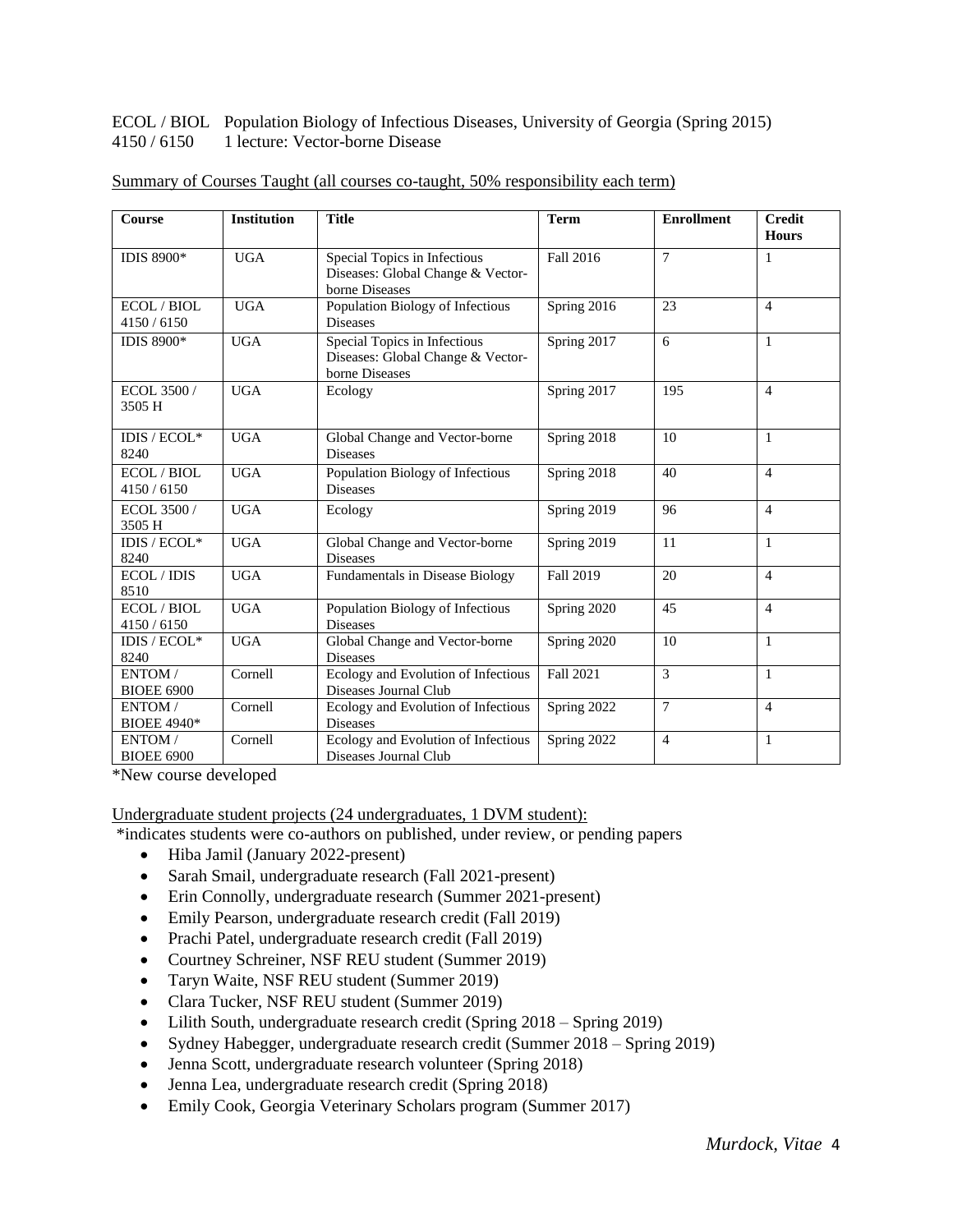- Lindsey Jones\*, NSF REU student (Summer 2017)
- Carl Hintz<sup>\*</sup>, NSF REU student (Summer 2017)
- Alyzeh Orakzia\*, undergraduate research volunteer (Summer 2017)
- Olivia Volkert, undergraduate research credit (Summer 2017)
- Ugo Ugonabo, undergraduate research credit (Summer 2017)
- Abigail Lecroy, undergraduate research credit (Spring 2017 Spring 2018)
- Nicole Solano<sup>\*</sup>, NSF REU student (Summer 2016)
- Temitayo Andanlawo\*, NSF REU student (Summer 2016)
- Harry Owen<sup>\*</sup>, undergraduate research credit (Spring 2016 Spring 2017)
- Kavya Balaji\*, undergraduate research credit (Fall 2016 Spring 2018)
- Hannah Feltner, undergraduate research volunteer (Fall 2016)
- Taylor McClanahan\*, NSF REU student (Summer 2015)

Senior thesis advisory committee member (3)

- Lilith South, University of Georgia (Spring 2019)
- Kavya Balaji\*, University of Georgia (Spring 2018)
- Harry Owen<sup>\*</sup>, University of Georgia (Spring 2016)

#### Doctoral students directed (5)

\*indicates students are co-authors on published, under review, or pending papers

- Britny Johnson, Cornell University. Department of Entomology. 2022-present. Supported on start-up, ENTOM TA, and grant #2.
- Martina Morelli, Cornell University. Ecology and Evolution (Pending EEB field vote). 2022present. Co-chair with Megan Greischar.
- Nicole Solano\*, University of Georgia. Odum School of Ecology. 2017-present. Co-chair with John Drake. Supported through IDEAS NSF funding and grant #3. Expected graduation Spring 2024.
- Philip Newberry\*, University of Georgia. Odum School of Ecology. 2017-present. Co-chair with Michael Strand. Supported through IDEAS NSF funding, UGA Presidential fellowship, and a NSF-GRFP fellowship. Expected graduation Spring 2024.
- Kerri Miazgowicz\*, University of Georgia. Infectious Diseases. 2015-present. Co-chair with Melinda Brindley. Supported through start-up funds and a NSF-GRFP fellowship. Graduated December 2020.
- Michelle Evans\*, University of Georgia. Odum School of Ecology. 2015-present. Co-chair with John Drake. Supported through a NSF-GRFP fellowship and an UGA Presidential fellowship. Graduated October 2020.
- Blanka Tesla<sup>\*</sup>, University of Georgia. Infectious Diseases. 2015-present. Co-chair with Melinda Brindley. Supported through start-up funds and grant #9. Graduated December 2019.

## Masters students directed (0)

Postdoctoral Research Associates supervised (6)

- Joel Brown. Postdoctoral research associate (2021-present). Supported by grant #2.
- Daniel Hartman. Postdoctoral research associate (2021-present). Supported by Cornell start-up funds and grant #1.
- Brandon Hollingsworth. Postdoctoral research associate (2021-present). Supported by CIHMID T32 training grant.
- Anna Langmuller. Postdoctoral research associate (2021-present). Supported by Marie Curie Fellowship. Co-mentor with Philipp Messer.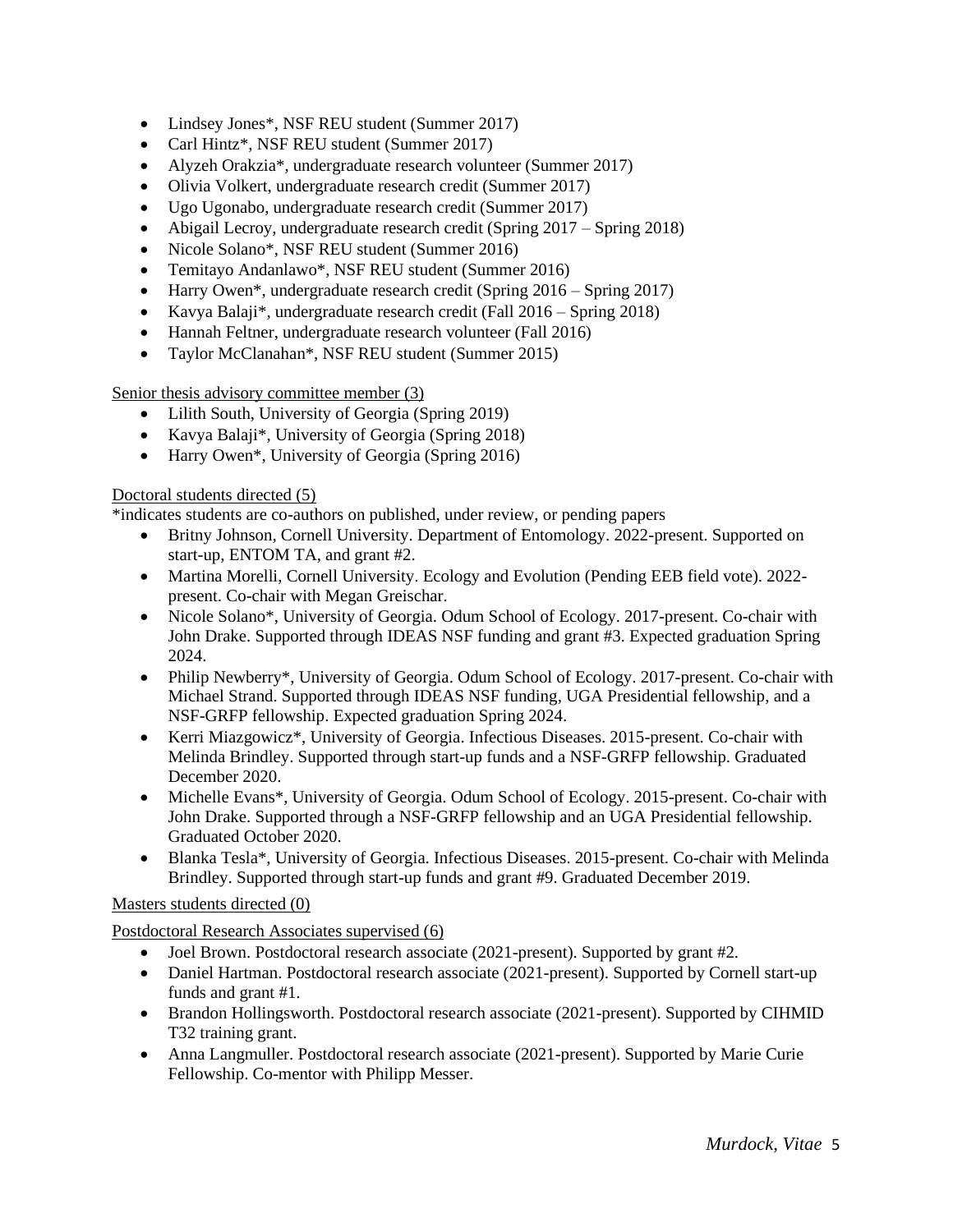- Ashutosh Pathak. Postdoctoral research associate (2015-2016; now an Assistant research scientist). Supported by UGA start-up funds and grants #6, 8, and 11.
- Christine Reitmayer. Postdoctoral research associate. 2016-2018. Supported at UGA by grant #8.

Laboratory rotation students hosted (6 PhD)

- Judith Reyes, Interdisciplinary Life Science program (Fall 2019)
- Marco Notorangelo, Interdisciplinary Life Science program (Fall 2016)
- Jennifer Cyr, Interdisciplinary Life Science program (Fall 2015)
- Kerri Miazgowicz, Interdisciplinary Life Science program (Fall 2015)
- Michelle Evans, Odum School of Ecology (Fall 2015)
- Christine Huertas, Interdisciplinary Life Science program (Summer 2015)

Masters advisory committee member (1 committees)

• Joseph Poggi, Cornell University, Department of Entomology (May 2022)

Doctoral advisory committee member (4 committee)

- Lindsay Martin, Vanderbilt University, Biological Sciences (in progress)
- Maria Theissen, University Georgia, Odum School of Ecology (in progress)
- Talya Shragai, Cornell University, Department of Entomology (graduated 2018)

### **SCHOLARLY ACTIVITIES**

#### **Grants**

\$9,546,549 total funds earned \$5,770,508 received for my research program Totals include indirect and direct costs

Grants Received (totals include indirect and direct costs)

- 1. 2022-2027: **NIH-R01.** *Quasispecies dynamics in arbovirus persistence emergence and fitness.* Greg Ebel (PI) and Courtney Murdock (Co-PI). Total Award: \$1,250,000; Amount to Murdock: \$637,457.
- 2. 2020-2025: **NIH-R01.** *Redefining thermal suitability for urban malaria transmission in the context of humidity.* Courtney Murdock (PI). Total Award: \$3,868,329. **Role: PI.**
- 3. 2017-2018: **Ceva Industry Sponsored Project.** *Modeling the effects of Vectra3D on mosquito population dynamics and heartworm prevalence*. Courtney Murdock (PI). Total Award: \$37,837. **Role: PI.**
- 4. 2017-2018: **UGA Grants on the Edge**. *Determining the relative importance of genetic and environmental variation on the capacity of Aedes albopictus to transmit arboviruses.* Courtney Murdock (PI), Melinda Brindley (Co-I), Kelly Dyer (Co-I). Total Award: \$10,000. **Role: PI.**
- 5. 2017-2018: **FAPEMIG-UGA Research Mobility Grant.** *Effects of environmental temperature on the mosquito-Zika interaction*. Courtney Murdock (PI), Tiago Mendes (Co-PI), Melinda Brindley (Co-PI), Laila Nuhn (Co-PI). Total Award: \$15,000; Amount to Murdock: \$7500. **Role: PI.**
- 6. 2016-2019: **Department of Defense**. *Using VacSim delivery to enhance malaria vaccine efficacy*. Don Harn (PI), Lisa Schollenberg (Co-I), Courtney Murdock (Co-I), Don Champagne (Co-I). Total Award: \$1,017,724; Amount to Murdock: \$152,658. **Role: Co-I.**
- 7. 2016-2018: **National Institutes of Health R21.** *The role of African Green monkeys in the epidemiology of dengue and chikungunya on St. Kitts, West Indies*. Patrick Kelly (PI), Courtney Murdock (Co-I), Dana Vanlandingham (Co-I). Total Award: \$319,919; Amount to Murdock: \$80,330. **Role: Co-I.**
- 8. 2016-2018: **National Institutes of Health R21.** *Acoustic mating signals in the dengue vector Aedes aegypti*. Lauren Cator (PI), Courtney Murdock (Co-I), Laura Harrington (Co-I). Total Award: \$386,923; Amount to Murdock: \$234,927. **Role: Co-I.**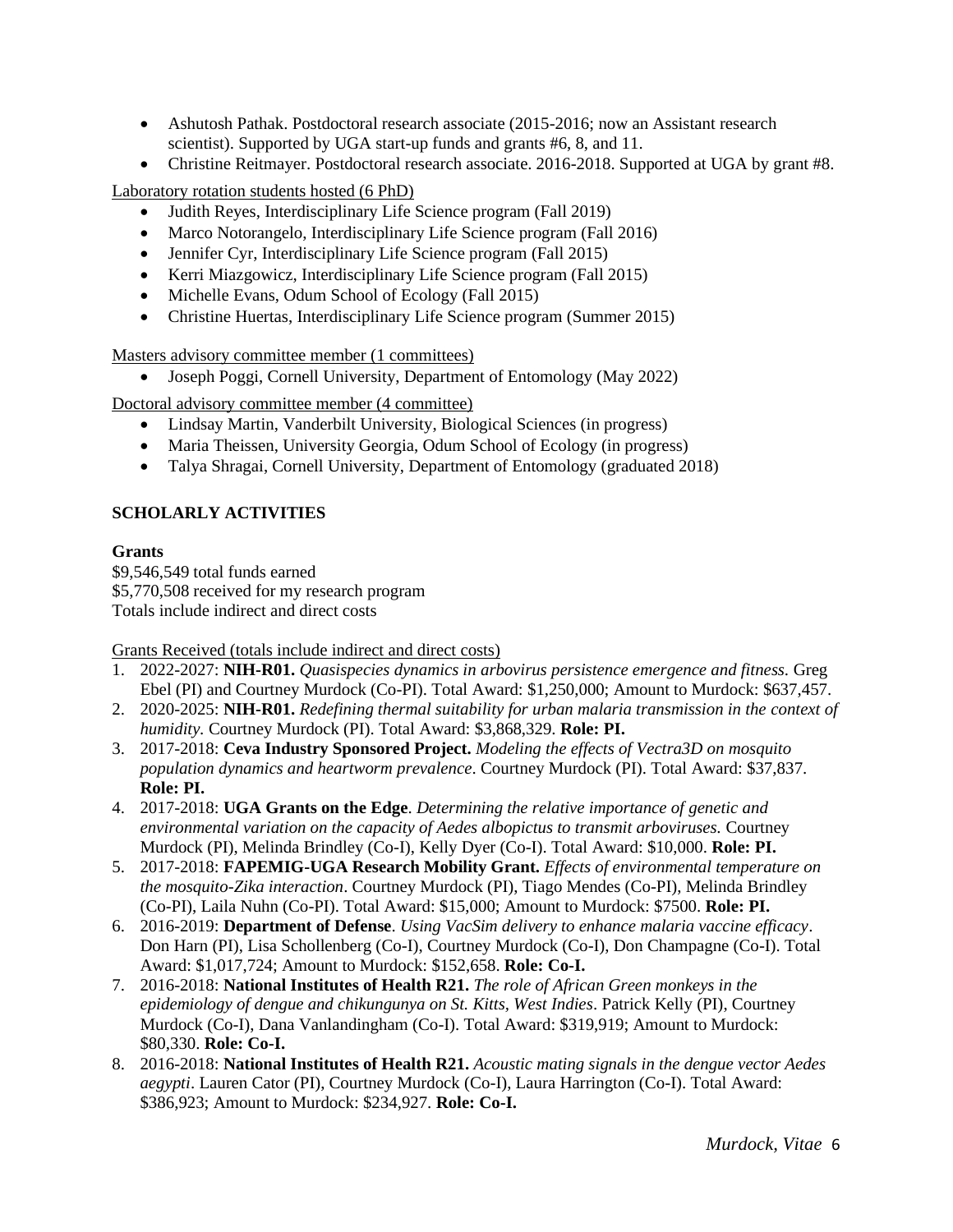- 9. 2016-2018: **National Science Foundation RAPID Award.** *Environmental drivers of Zika transmission and control.* Courtney Murdock (PI), Melinda Brindley (Co-PI), Erin Mordecai (Co-PI), Matt Bonds (Co-PI). Total Award: \$200,000. **Role: PI.**
- 10. 2016-2017: **UGA Grants on the Edge Award.** *Characterizing the thermal performance of chikungunya in American Aedes mosquitoes and implications for transmission*. Courtney Murdock (PI), Melinda Brindley (Co-I). Total Award: \$10,000. **Role: PI.**
- 11. 2015-2019: **National Institutes of Health R01.** *Influence of environmental temperature on malaria transmission and prospective vector control*. Matthew B. Thomas (PI), Anthony James (Co-I), Courtney Murdock (Co-I). Total Award: \$2,025,467; Amount to Murdock: \$531,470. **Role: Co-I.**
- 12. 2011-2013: **National Institutes of Health R21.** *Effects of temperature on mosquito immunity and vector competence.* Matthew B. Thomas (PI), Courtney Murdock (Co-I), Andrew F. Read (Co-I), Diana Cox-Foster (Co-I). Total Award: \$405,350.

#### Grants Pending

- *13.* Submitted February 2022: **National Institutes of Health R01.** *Arbovirus population biology: temperature impacts on selection and collective dynamics.* Greg Ebel (PI), Courtney Murdock (Co-I). Total award: \$3,868,329; Amount to Murdock: \$1,097,879. **Role: Co-I.**
- 14. To be submitted February 2022: **National Institutes of Health R21.** *Moving toward targeted arbovirus control: using the virome to determine Aedes dispersal and population structure.* Courtney Murdock (PI), Brandon Hollingsworth (Co-I, Cornell University), Brian Lazzaro (Co-I, Cornell University), Matthew Valentine (Co-I, Ross University School of Veterinary Medicine), Patrick Kelly (Co-I, Ross University School of Veterinary Medicine). Total Award: \$428,644. **Role: PI**
- 15. To be submitted March 2022: **National Science Foundation** and **Biotechnology and Biological Sciences Research Council.** *Starving the enemy or stacking the deck: the effect of anorexia on host resource allocation and disease outcomes.* Courtney Murdock (PI) and Lauren Cator (Co-PI, Imperial College). Total Award: \$1,250,000; Amount to Murdock: \$800,000. **Role: PI.**

#### **Publications (underlined names indicate trainees, \* invited)**

Book chapters (2):

- 1. Reitmayer, C., Evans, M., Miazgowicz, K., Newberry, P., Tesla, B., Solano, N., and **Murdock, C. C.**  Vector-virus interactions (2021). *In Population Biology of Vector-borne Diseases* (eds. Drake, J. and Strand, M.) Oxford University Press.
- 2. Evans, M., Newberry, P., and **Murdock, C.C.** Carry-over effects of the larval environment in mosquito-borne disease systems (2021). *In Popultion Biology of Vector-borne Diseases* (eds. Drake, J. and Strand, M.) Oxford University Press.

Peer-reviewed journal articles (51 total):

- 3. Evans, M.V., Bhatnagar, S., Drake, J.M., **Murdock, C.C**., Mukherjee, S. Socio-ecological dynamics in urban systems: an integrative approach to mosquito-borne disease in Bengaluru, India (2022). *People and Nature*.
- 4. Villena, O.C., Ryan, S.J., **Murdock, C.C.**, and L.R. Johnson. Temperature impacts the environmental suitability for malaria transmision by *Anopheles gambiae* and *Anopheles stephensi* (2022). *Ecology.*
- 5. Wang, D., Yang, J., Pandya, J., Clark, J.M., Harrington, L., **Murdock, C.C.**, and He, L. Quantitative age grading of mosquitoes using surface-enhanced Raman spectroscopy (2021). *Analytical Science Advances.*
- 6. League, G.P., Harrington, L.C., Pritcher, S.A., Geyer, J.K., Baxter, L.L., Montijo, J., Rowland, J.G., Johnson, L.M., **Murdock, C.C.**, and L.J. Cator. Sexual selection theory meets disease vector control: testing harmonic convergence as a "good" genes signal in *Aedes aegypti* mosquitoes (2021). *PLoS Neglected Tropical Diseases*.
- 7. Reitmayer, C.M., Pathak, A.K., Harrington, L.C., Brindley, M.A., Cator, L.J., **C.C. Murdock**. Sex, age, and parental harmonic convergence behavior affect the immune performance of *Aedes aegypti* offspring (2021). *Communications Biology*.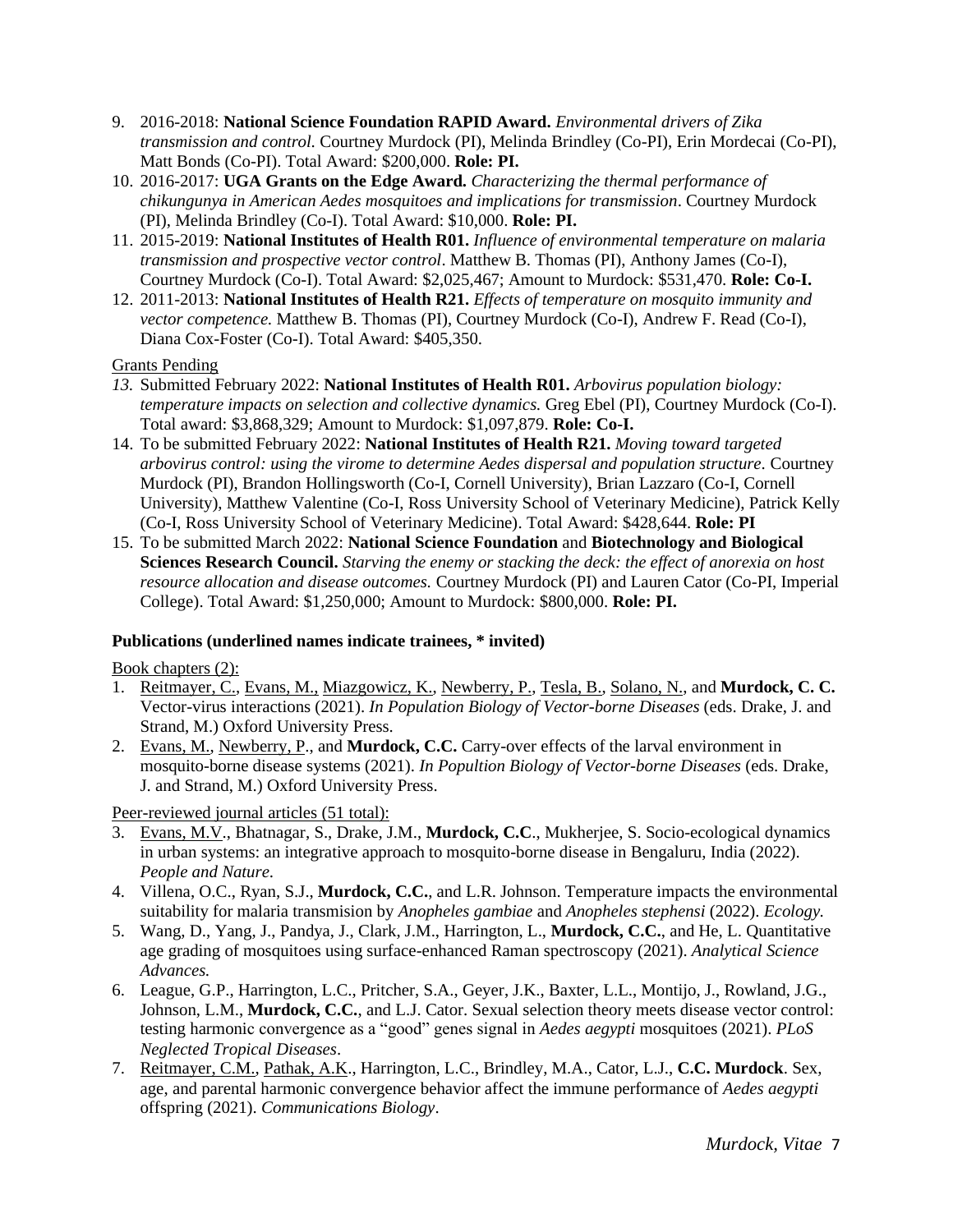- 8. Ngonghala, C.N., Ryan, S.J., Tesla, B., Demakovsky, L.R., Mordecai, E.A., **Murdock, C.C.**, and M.H. Bonds. Effects of changes in temperature on Zika dynamics and control (2021). *Journal of the Royal Society Interface*.
- 9. Evans, M.V., Bonds, M.H., Cordier, L., Drake, J.M., Ihatamalala, F., Haruna, J., Miller, A., **Murdock, C.C.**, Randriamanambtsoa, M., Raza-Fanomezanjanajary, E., Razafinjato, B., and Garchitorena, A. Socio-demographic, not environmental, risk factors explain fine-scale spatial patterns of diarrheal disease in Ifanadiana, rural Madagascar (2021). *Proceedings of the Royal Society London Series B.*
- 10. Evans, M.V., Drake, J.M., Jones, L., and **Murdock, C.C.** Assessing temperature-dependent competition between two invasive mosquito species. (2021). *Ecological Applications.*
- 11. Ryan, S.J., Carlson, C.J., Tesla, B., Bonds, M. H., Ngonghala, C.N., Mordecai, E.A., Johnson, L.R., and **Murdock, C.C.** Warming temperatures could expose 1.3 billion new people to Zika virus risk by 2050. (2020). *Global Change Biology.*
- 12. Valentine, M.J., Ciraola, B., Jacobs, G.R., Arnot, C., Kelly, P.J., and **Murdock, C.C.** Effects of seasonality and land use on the diversity, relative abundance, and distribution of mosquitoes on St. Kitts, West Indies. (2020) *Parasites & Vectors.*
- 13. Valentine, M.J., Ciraola, B., Aliota, M.T., Vandenplas, M., Marchi, S., Tenebray, B., Leparc-Goffart, I., Gallagher, C.A., Beierschmitt, A., Corey, T., Dore, K.M., de Lamballerie, X., Wang, C. **Murdock, C.C.**, and Kelly, P.J. No evidence for sylvatic cycles of chikungunya, dengue, and Zika viruses in African green monkeys (*Chlorocebus aethiops sabaeus*) on St. Kitts, West Indies. (2020). *Parasites & Vectors.*
- 14. Wimberly, M.C., Davis, J.K., Evans, M.V., Hess, A., Newberry, P.M., Solano-Asamoah, N., and **Murdock, C.C.** Land cover affects microclimate and determines the spatial pattern of temperature suitability for arbovirus transmission in an urban landscape (2020). *PLoS Neglected Tropical Diseases.*
- 15. Miazgowicz*,* K.L., Shocket, M.S., Ryan, S.J., Villena, O.C., Hall, R.J., Owen, J., Andanlawo, T., Balaji, K., Johnson, L.R., Mordecai, E.A., and **Murdock, C.C.** Age influences the thermal suitability of *Plasmodium falciparum* transmission in the Asian malaria vector *Anopheles stephensi* (2020). *Proceedings of the Royal Sociecty London Series B*.
- 16. Ferreira, P.G., Tesla, B., Horácio, E.C., Nahum, L.A., Brindley, M.A., Mendes, T.A., and **Murdock, C.C.** Temperature dramatically shapes mosquito gene expression with consequences for mosquito-Zika virus interactions (2020). *Frontiers in Microbiology.*
- 17. Johannson, M. et al. An open challenge to advance probabilistic forecasting for dengue epidemics (2019). *Proceedings of the National Academy of Sciences of the United States of America.*
- 18. Pathak, A.K., Shiau, J.C., Thomas, M.B., and **Murdock, C.C.** Field relevant variation in ambient temperature modifies density-dependent establishment of *Plasmodium falciparum* gametocytes in mosquitoes (2019). *Frontiers in Microbiology.*
- 19. Valentine, M.J., **Murdock, C.C.**, and P.J. Kelly. Sylvatic cycles of arboviruses in non-human primates (2019). *Parasites & Vectors*.
- 20. Evans, M., Hintz, K., Jones, L., Shiau, J., Solano, N., Drake, J., and **Murdock, C.C.** Microcliamte and larval habitat predict adult *Aedes albopictus* abundance in urban areas (2019). *American Journal of Tropical Medicine and Hygiene*.
- 21. Pathak, A., Shiau, J. C., Thomas, M. B., and **Murdock, C. C**. Cryogenically preserved red blood cells support gametocytogenesis of *Plasmodium falciparum in vitro,* gametogenesis, and sporogony in mosquitoes (2018) *Malaria Journal*.
- 22. Kaul, R., Evans, M. V., **Murdock, C. C**., and Drake, J. M. Spatio-temporal spillover risk of yellow fever in Brazil. *Parasites & Vectors* (2018).
- 23. Tesla, B., Demakovsky, L.R., Mordecai, E.A., Bonds, M.H., Ngonghala, C., Brindley, M.A., & **Murdock, C.C**. Temperature drives Zika virus transmission. Evidence from empirical and mathematical models. *Proceedings of the Royal Society of London Biological Sciences* (2018)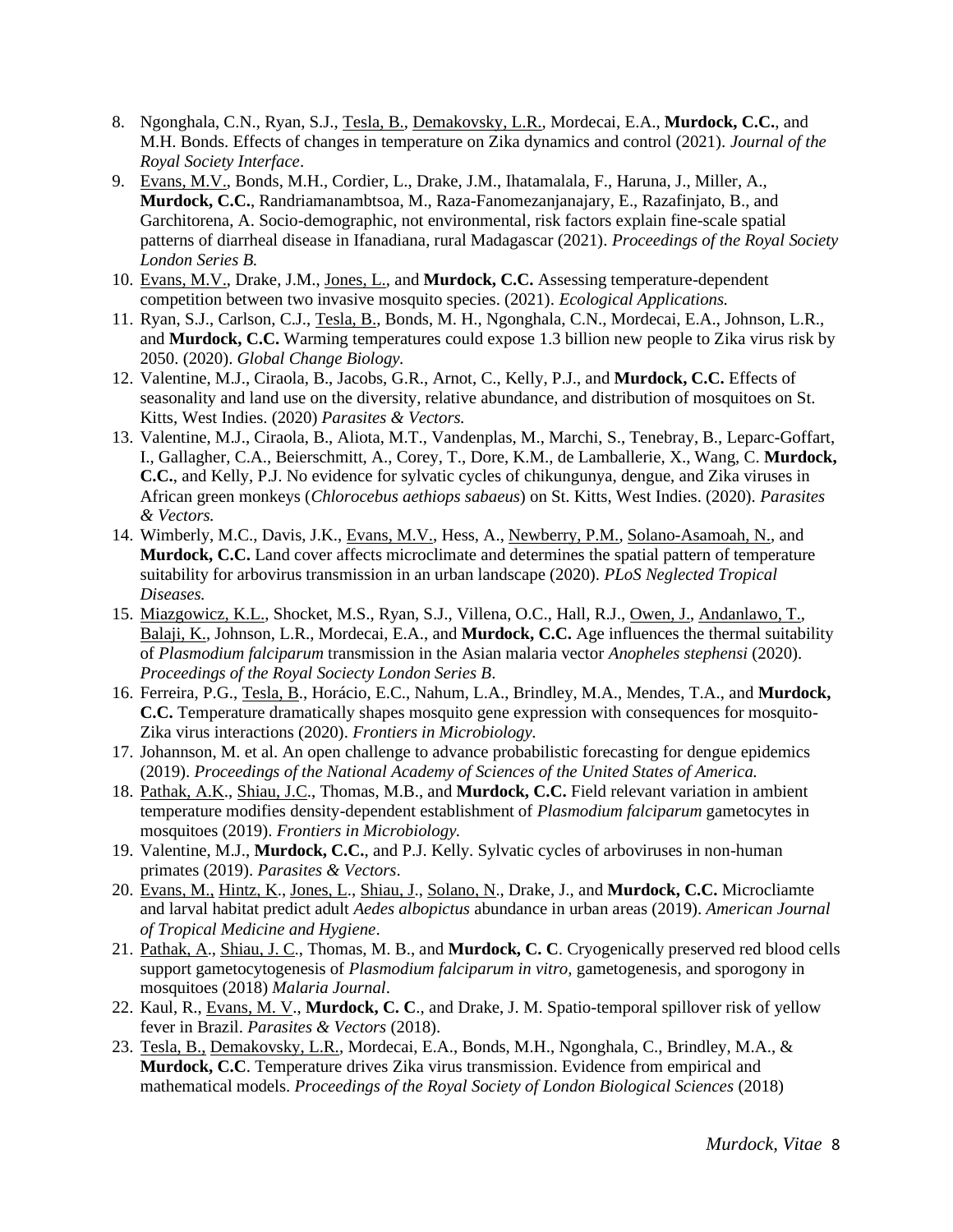- 24. Tesla, B., Demakovsky, L.R., Mordecai, E.A., Rodriguez, A., Bonds, M.H., Brindley, M.B., and **Murdock, C.C**. Estimating the effects of variation in viremia on mosquito susceptibility, infectiousness, and Ro of Zika in *Aedes aegypti*. *PLoS Neglected Tropical Diseases* (2018)
- 25. Evans, M.V., Shiau, J.C., Solano, N., Brindley, M.A., Drake, J.M., and **Murdock, C.C.** Carry-over effects of urban larval environments on the transmission potential of dengue-2 virus. *Parasites & Vectors* (2018).
- 26. Evans, M. V., **Murdock, C. C**. & Drake, J. M. Anticipating emerging mosquito-borne flaviviruses in the USA: What comes after Zika? *Trends in Parasitology*, doi:https://doi.org/10.1016/j.pt.2018.02.010 (2018).
- 27. Johnson, L. R., Gramacy, R. B., Cohen, J., Mordecai, E., **Murdock, C**., Rohr, J., Ryan, S. J., Stewart-Ibarra, A. M. & Weikel, D. Phenomenological forecasting of disease incidence using heteroskedastic gaussian processes: A dengue case study. *Annals of Applied Statistics* **12**, 27-66, doi:10.1214/17- AOAS1090 (2018).
- 28. Willard, K. A., Demakovsky, L., Tesla, B., Goodfellow, F. T., Stice, S. L., **Murdock, C. C**. & Brindley, M. A. Zika virus exhibits lineage-specific phenotypes in cell culture, in *Aedes aegypti*  mosquitoes, and in an embryo model. *Viruses* **9**, doi:10.3390/v9120383 (2017).
- 29. Mordecai, E., Cohen, J., Evans, M. V., Gudapati, P., Johnson, L. R., Lippi, C. A., Miazgowicz, K., **Murdock, C. C**., Rohr, J. R., Ryan, S. J., Savage, V., Shocket, M., Ibarra, A. S., Thomas, M. B. & Weikel, D. P. Detecting the impact of temperature on transmission of Zika, dengue, and chikungunya using mechanistic models. *PLoS Neglected Tropical Diseases* **11**, e0005568, doi:https://doi.org/10.1371/journal.pntd.0005568 (2017).
- 30. **Murdock, C. C**., Evans, M. V., McClanahan, T. D., Miazgowicz, K. L. & Tesla, B. Fine-scale variation in microclimate across an urban landscape shapes variation in mosquito population dynamics and the potential of *Aedes albopictus* to transmit arboviral disease. *PLoS Neglected Tropical Diseases* **11**, e0005640, doi:10.1371/journal.pntd.0005640 (2017).
- 31. \*\*Shragai, T., Tesla, B., **Murdock, C**. & Harrington, L. C. Zika and chikungunya: Mosquito-borne viruses in a changing world. *Annals of the New York Academy of Sciences* **1399**, 61-77, doi:10.1111/nyas.13306 (2017).
- 32. \*\***Murdock, C. C**., Luckhart, S. & Cator, L. J. Immunity, host physiology, and behaviour in infected vectors. *Current Opinion in Insect Science* **20**, 28-33, doi:https://doi.org/10.1016/j.cois.2017.03.001 (2017).
- 33. Evans, M. V., Dallas, T. A., Han, B. A., **Murdock, C. C**. & Drake, J. M. Data-driven identification of potential zika virus vectors. *eLife* **6**, e22053, doi:10.7554/eLife.22053 (2017).
- 34. Shapiro, L. L. M., **Murdock, C. C**., Jacobs, G. R., Thomas, R. J. & Thomas, M. B. Larval food quantity affects the capacity of adult mosquitoes to transmit human malaria. *Proceedings of the Royal Society B: Biological Sciences* **283**, doi:10.1098/rspb.2016.0298 (2016).
- 35. **Murdock, C. C**., Sternberg, E. D. & Thomas, M. B. Malaria transmission potential could be reduced with current and future climate change. *Scientific Reports* **6**, 27771, doi:10.1038/srep27771 (2016).
- 36. \*\*Pincebourde, S., **Murdock, C. C.**, Vickers, M. & Sears, M. W. Fine-scale microclimatic variation can shape the responses of organisms to global change in both natural and urban environments. *Integrative and Comparative Biology*, doi:10.1093/icb/icw016 (2016).
- 37. Laubach, Z. M., Perng, W., Lombardo, M., **Murdock, C**. & Foufopoulos, J. Determinants of parental care in mountain white-crowned sparrows (*Zonotrichia leucophrys oriantha*). *The Auk* **132**, 893-902, doi:10.1642/AUK-15-9.1 (2015).
- 38. Cator, L. J., Pietri, J. E., **Murdock, C. C**., Ohm, J. R., Lewis, E. E., Read, A. F., Luckhart, S. & Thomas, M. B. Immune response and insulin signalling alter mosquito feeding behaviour to enhance malaria transmission potential. *Scientific Reports* **5** (2015).
- 39. **Murdock, C. C**., Adler, P. H., Frank, J. & Perkins, S. L. Molecular analyses on host-seeking black flies (diptera: Simuliidae) reveal a diverse assemblage of *Leucocytozoon* (Apicomplexa: Haemospororida) parasites in an alpine ecosystem. *Parasites & Vectors* **8**, 343, doi:10.1186/s13071- 015-0952-9 (2015).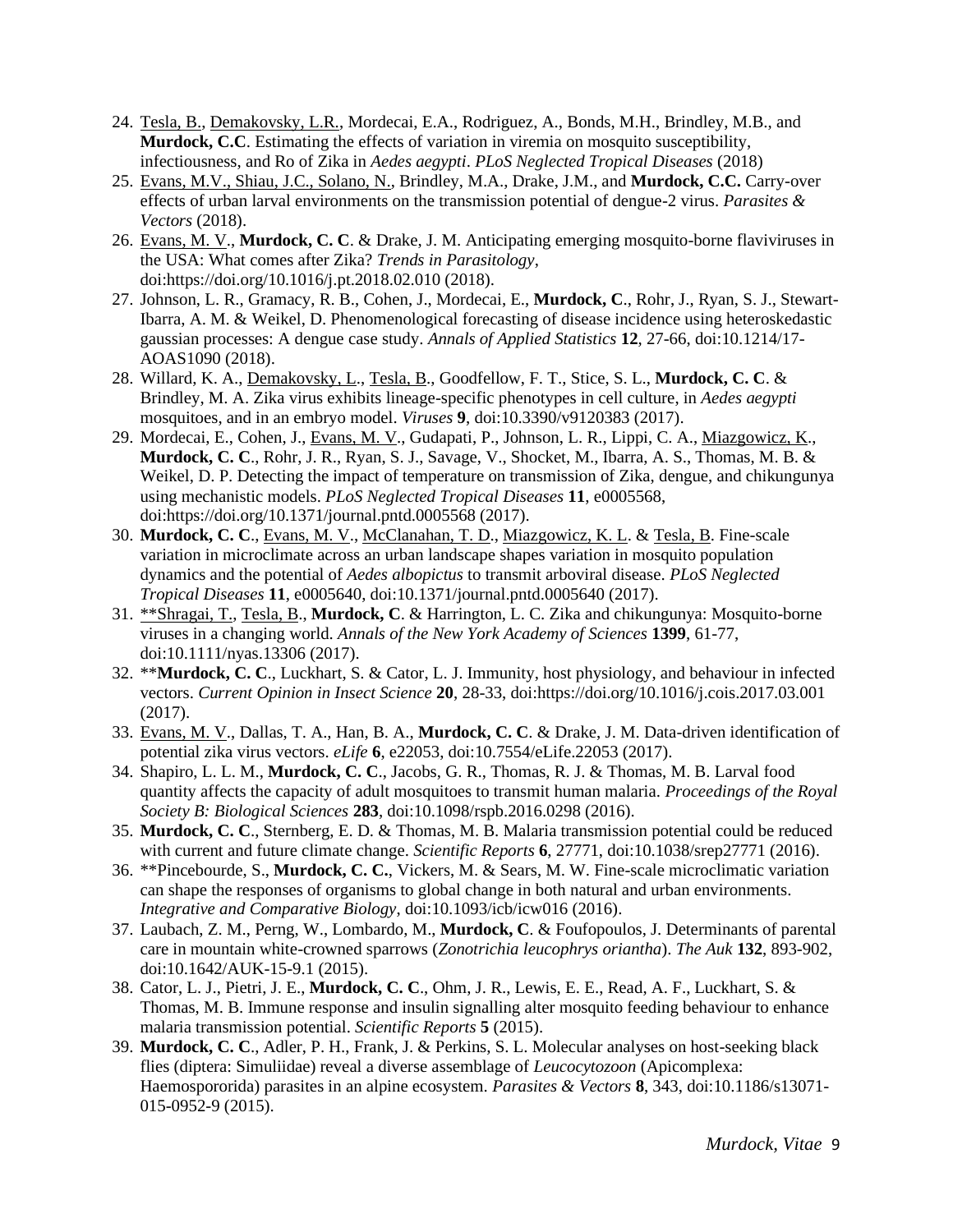- 40. Moller-Jacobs, L., **Murdock, C.** & Thomas, M. Capacity of mosquitoes to transmit malaria depends on larval environment. *Parasites & Vectors* **7**, 593 (2014).
- 41. Hughes, G. L., Dodson, B. L., Johnson, R. M., **Murdock, C. C**., Tsujimoto, H., Suzuki, Y., Patt, A. A., Cui, L., Nossa, C. W., Barry, R. M., Sakamoto, J. M., Hornett, E. A. & Rasgon, J. L. Native microbiome impedes vertical transmission of *Wolbachia* in *Anopheles* mosquitoes. *Proceedings of the National Academy of Sciences U. S. A.* **111**, 12498-12503 (2014).
- 42. **Murdock, C. C**., Blanford, S., Luckhart, S. & Thomas, M. B. Ambient temperature and dietary supplementation interact to shape mosquito vector competence for malaria. *Journal of Insect Physiology.* **67**, 37-44 (2014).
- 43. \*\*Brock, P. M., **Murdock, C. C**. & Martin, L. B. The history of ecoimmunology and its integration with disease ecology. *Integrative and Comparative Biology* **16** (2014).
- 44. **Murdock, C. C**., Blanford, S., Hughes, G. L., Rasgon, J. L. & Thomas, M. B. Temperature alters *Plasmodium* blocking by *Wolbachia*. *Scientific Reports* **4** (2014).
- 45. **Murdock, C. C**., Foufopoulos, J. & Simon, C. P. A transmission model for the ecology of an avian blood parasite in a temperate ecosystem. *PLoS ONE* **8**, e76126, doi:10.1371/journal.pone.0076126 (2013).
- 46. **Murdock, C. C**., Moller-Jacobs, L. L. & Thomas, M. B. Complex environmental drivers of immunity and resistance in malaria mosquitoes. *Proceedings of the Royal Society B: Biological Sciences* **280**, doi:10.1098/rspb.2013.2030 (2013).
- 47. Cator, L. J., George, J., Blanford, S., **Murdock, C. C**., Baker, T. C., Read, A. F. & Thomas, M. B. "Manipulation" without the parasite: Altered feeding behaviour of mosquitoes is not dependent on infection with malaria parasites. *Proceedings of the Royal Society B: Biological Sciences* **280**, doi:10.1098/rspb.2013.0711 (2013).
- 48. Paaijmans, K. P., Heinig, R. L., Seliga, R. A., Blanford, J. I., Blanford, S., **Murdock, C. C**. & Thomas, M. B. Temperature variation makes ectotherms more sensitive to climate change. *Global Change Biology* **19**, 2373-2380 (2013).
- 49. Dietz, M. S., **Murdock, C. C**., Romero, L. M., Ozgul, A. & Foufopoulos, J. Distance to a road is associated with reproductive success and physiological stress response in a migratory landbird. *The Wilson Journal of Ornithology* **125**, 50-61, doi:10.1676/11-201.1 (2013).
- 50. **Murdock, C. C**., Paaijmans, K. P., Bell, A. S., King, J. G., Hillyer, J. F., Read, A. F. & Thomas, M. B. Complex effects of temperature on mosquito immune function. *Proceedings of the Royal Society B-Biological Sciences* **279**, 3357-3366, doi:10.1098/rspb.2012.0638 (2012).
- 51. **Murdock, C. C**., Paaijmans, K. P., Read, A. F., Cox-Foster, D. & Thomas, M. B. Rethinking vector immunology: The role of environmental temperature in shaping resistance. *Nature Reviews Microbiology* **10**, 869-876 (2012).
- 52. **Murdock, C. C**., Olival, K. J. & Perkins, S. L. Molecular identification of host feeding patterns of snow-melt mosquitoes (diptera: Culicidae): Potential implications for the transmission ecology of Jamestown canyon virus. *Journal of Medical Entomology* **47**, 226-229, doi:10.1603/me09137 (2010).
- 53. Foxman, B., Goldberg, D., **Murdock, C**., Xi, C. & Gilsdorf, J. R. Conceptualizing human microbiota: From multicelled organ to ecological community. *Interdisciplinary Perspectives on Infectious Diseases* **2008**, doi:10.1155/2008/613979 (2008).

**Conference abstracts** (not listed; 35 total oral and poster presentations)

Dr. Murdock has presented her research extensively at both national and international scientific meetings, including the Ecological Society of America, the American Society of Tropical Medicine and Hygiene, the Entomological Society of America, and the Ecology and Evolution of Infectious Diseases.

# **Technical reports**

None.

**Book reviews** None.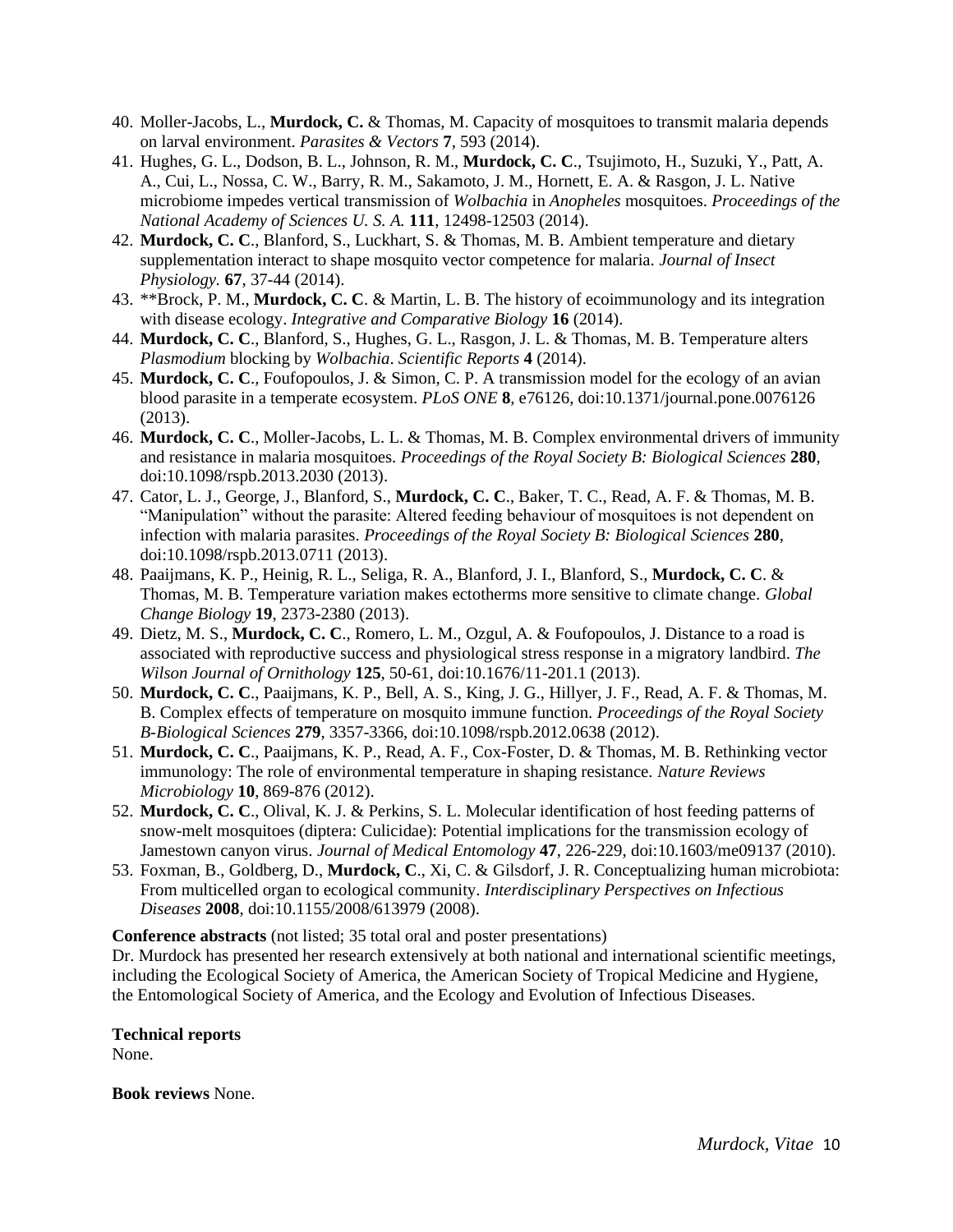#### **Popular articles** None.

#### **Creative contributions other than Formal Publications**

#### Online Databases

2016-present: Accumulating data that will eventually be contributed to the VectorBehavior in Transmission Ecology Research Coordination Network (VectorBiTE RCN) online platform. This RCN seeks to build collaborative networks of researchers working in vector-borne diseases to provide them with better tools and resources to better explore how variation in vector behavior and life history drive transmission dynamics. This RCN will provide an online database for published data on vector trait (including behavior and life history) variation (VecTrait) and for recording the spatially and temporally explicit presence / absence abundance data and density and dynamic data (VecDyn): [http://vectorbite.org/databases/.](http://vectorbite.org/databases/)

#### Conferences and Symposia Organized

- 2022: *Understanding, anticipating, and responding to vector-borne disease transmission in a rapidly changing world*. Society of Vector Ecology, Honolulu, Hawaii (Organizers: **Courtney Murdock** and Andy MacDonald).
- 2015: Participated in the organization of the annual Ecology and Evolution of Infectious Diseases Conference, Athens GA
- 2015: *Vector-borne Pathogens Session*. International One Health Congress, Amsterdam, Netherlands (Organizers: Rick Ostfeld and **Courtney Murdock**)
- 2013: *Thermal Biology of Mosquito Vectors of Disease: Ecology and Epidemiological Consequences.* Entomological Society of America MUVE Symposium in Austin, TX (Organizers: **Courtney Murdock** and Michael Reiskind).
- 2010: Coordinator for the Center for Infectious Disease Dynamics Seminar Series, Pennsylvania State University, State College, PA
- 2008: *Understanding the Human Microbiome* Symposium, University of Michigan, Ann Arbor MI (graduate student coordinator)
- 2008: Leader of a student group coordinating the American Congress of Epidemiology Conference, Tucson, AZ
- 2007: *Understanding the Human Microbiome* Symposium, University of Michigan, Ann Arbor MI (graduate student coordinator)
- Collaborative Working Groups and Workshops
- 2019: World Health Organization Technical Consulting Meeting on the invasion of *Anopheles stephensi*  into Africa. Geneva, Switzerland. Role: Organizers: Jan Kolaczinski; Role: Technical expert.
- 2019: *Assessing the Power of Rate Summation to Predict Performance in a Thermally Fluctuating Environment.* VectorBiTE RCN, Trento, Italy. Organizers: **Courtney Murdock** and Erin Mordecai.
- 2018: *Vector Life History Trade-offs and Consequences for Transmission*. VectorBiTE RCN, Alisomar, CA. Organizers: **Courtney Murdock**, Lauren Cator, Leah Johnson.
- 2017: *Assessing the Power of Rate Summation to Predict Performance in a Thermally Fluctuating Environment.* VectorBiTE RCN, Imperial College, UK. Organizers: **Courtney Murdock** and Erin Mordecai)
- 2017: *Human and Animal Health, Bioinformatics and Genomics Research Development Workshop*, Tiradentes, Brazil. Organizers Rafaella Fortnini Grenfell, Role: Participant.
- 2016: *Ecological Immunology: Applied to Vector Biology and Vector-borne Diseases* TriCEM Workshop, Raleigh, NC. Organizers Brian Lazzaro and Lyric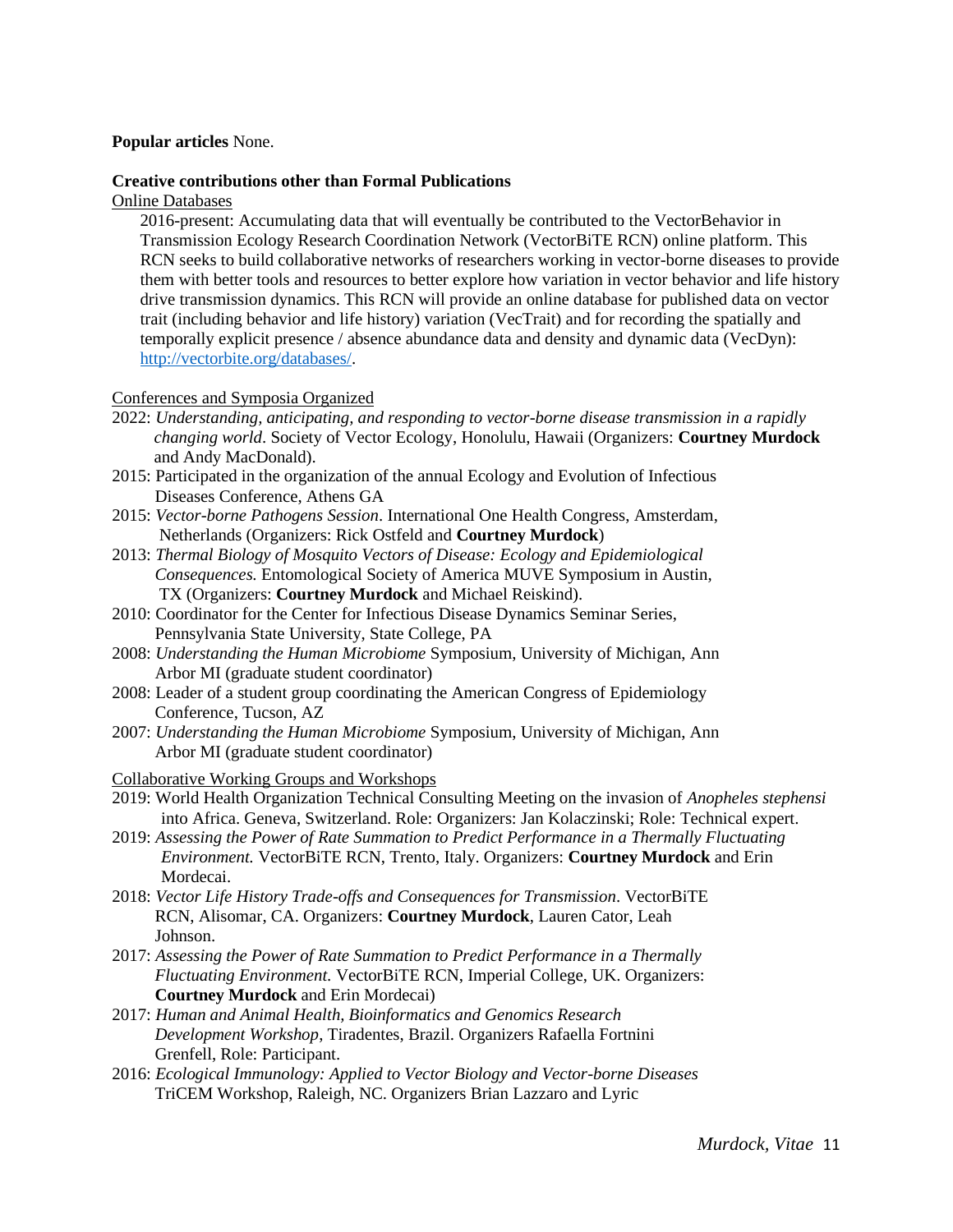Bartholomay, Role: Participant.

#### **Convention Papers**

\*post-baccalaureate students, graduate students, and post-doctoral researchers and \*\*undergraduate students advised by Dr. Murdock

Keynote and Plenary Addresses (3)

- 2019: 13th Annual NIAID Fellows Workshop, **Murdock, C.C.**, Tesla, B.\*, Demakovsky, L.\*, Mordecai, E., Ryan, S., Ngonghala, C., Bonds, Brindley, M., Pathak, A., Shiau, J.\*\*, Thomas, M.B., Reitmayer, C., Cator, L., and Harrington, L. *The role of the environment in shaping host-pathogen interactions, life history, and vector-borne diseases.* Baltimore, MD.
- 2017: American Society for Microbiology, *Microbes and Climate Change*, **Murdock, C.C.**, Thomas, M., Evans, M.\*, Miazgowicz, K.\*, and Tesla, B.\* *Estimating vector-borne disease transmission in a human-modified world*, New Orleans, LA
- 2013: Society of Invertebrate Pathology, **Murdock, C.C.**, Paaijmans, K., Blanford, S., Hughes, G., Rasgon, J., Hillyer, J., Read, A., and Thomas, M. *The role of environmental variability in shaping insect immunity and resistance,* Pittsburg, PA

Invited Symposium and Conference Talks (22)

- 2019: **Murdock, C.C.** and Pathak, A.\*. *Estimating malaria transmission in an environmentally variable world*: *implications for control*. March Malaria Madness Meeting, Gainesville, University of Florida, FL.
- 2018: **Murdock, C.C.,** Tesla, B.\*, Demakovsky, L.\*, Mordecai, E., Ryan, S., Ngonghala, C., Bonds, H., Brindley, M. *Temperature drives Zika virus transmission: evidence from empirical and mathematical models*. American Society of Tropical Medicine and Hygiene, New Orleans, LA.
- 2018: **Murdock, C.C.**, Evans, M.\*, Miazgowicz, K.\*, Tesla, B.\*, Shiau, J.\*\*, McClanahan, T.\*\*, Solano, N\*\*. *Estimating arbovirus transmission in the city: variation in microclimate and effects on vectorial capacity* MPE3 Urban Environmental Sustainability in a Smart and Connected World. Athens, GA.
- 2018: *Invited speaker*, Experimental Biology Meeting, SCVP-ASIP Joint Symposium, *Vector-borne Diseases: Bridging Scales*. **Murdock C.C.**, Tesla, B.\*, Evans, M.\*, Miazgowicz, K.\*, Shiau, J.\*\*, Mordecai, E., and Brindley, M. *Experimental approaches to studying impacts of global climate change on mosquito-borne disease transmission* San Diego, CA (*upcoming April 2018*)
- 2018: *Invited speaker*, Population Biology of Vector-borne Diseases, *The effects of environmental variation on vector-virus interactions*, **Murdock, C.C.**, Tesla, B.\*, Demakovsky, L.\*, Mordecai, E., Bonds, M., Ngonghala, C., and Brindley M., University of Georgia, Athens, GA.
- 2018: *Invited speaker*, North American Black Fly Association Meeting, **Murdock, C.C.**, Evans, M.\*, McClanahan, T.\*\*, Miazgowicz, K.\*, and Tesla, B.\* *Estimating arbovirus transmission in the city: variation in microclimate and effects on vectorial capacity*, University of Georgia, Athens GA.
- 2017: *Invited speaker,* American Society of Tropical Medicine and Hygiene, *Science is Real: the Impacts of Climate Change on Vector-borne Diseases*. Miazgowicz, K.\* and **Murdock, C.C.**, *Estimating vector-borne disease transmission in a variable world*, Baltimore, MD.
- 2017: *Invited speaker,* Entomological Society of America, *Insect Microclimates in a Changing World.* Evans, M.\*, Jones, L.\*\*, Solano, N.\*\*, Drake, J., and **Murdock, C.C.** *Fine-scale microclimate variation across an urban landscape shaped both mosquito population dynamics and arbovirus transmission potential,* Denver, CO.
- 2017: Ecology and Evolution of Infectious Diseases, **Murdock, C.C.**, Evans, M.\*, McClanahan, T.\*\*, Miazgowicz, K\*, and Tesla, B.\* *Fine-scale variation in microclimate affects mosquito population dynamics and arbovirus transmission potential*, University of California, Santa Barbara, CA.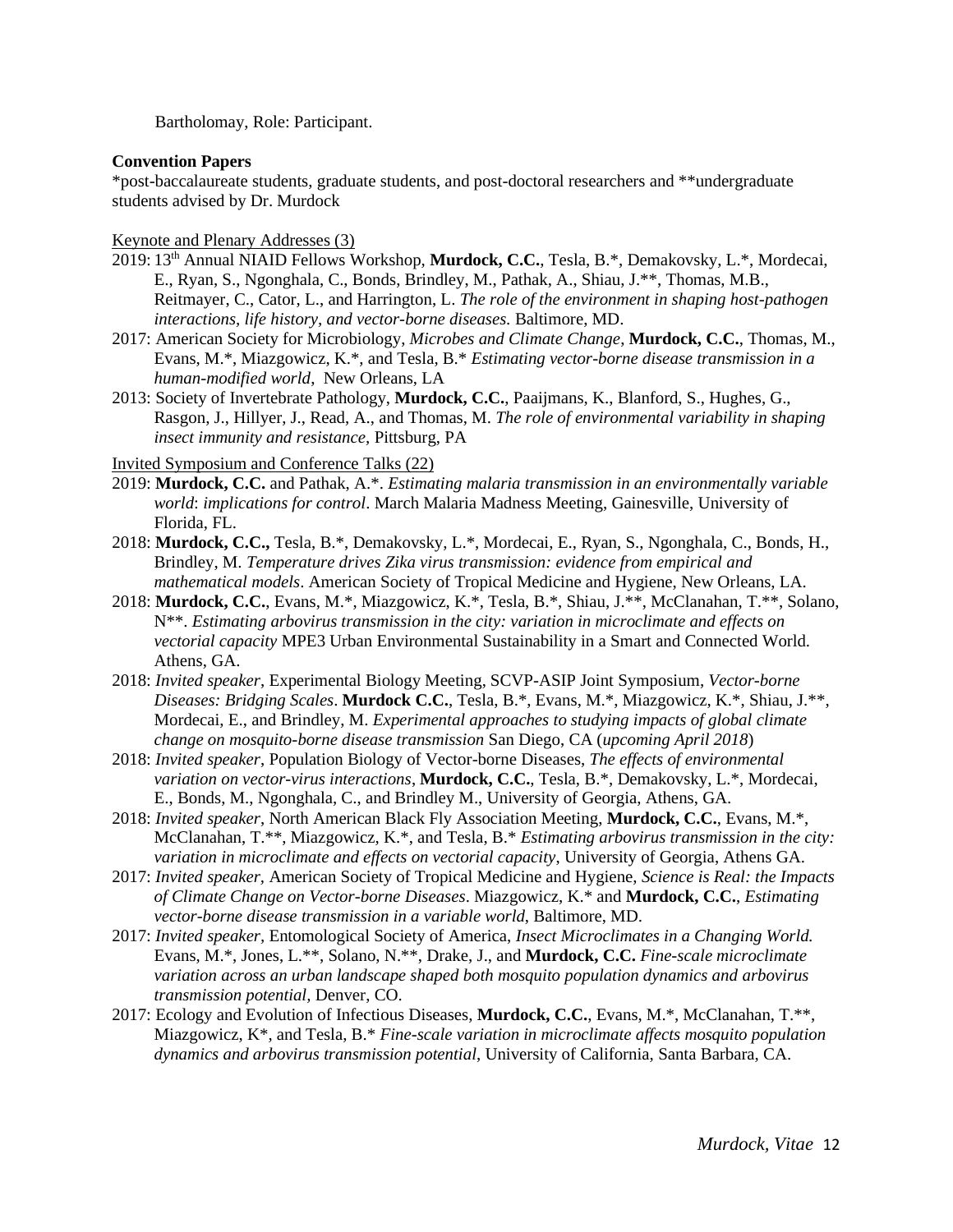- 2017: Impact of Environmental Changes on Infectious Diseases, **Murdock, C.C.**, Evans, M.\*, McClanahan, T.\*\*, Miazgowicz, K\*, and Tesla, B.\* *Fine-scale variation in microclimate affects mosquito population dynamics and arbovirus transmission potential*, Triestes, Italy.
- 2017: *Invited Speaker*, Center for the Ecology of Infectious Diseases Annual Retreat, **Murdock, C.C.**, Thomas, M., Evans, M.\*, Miazgowicz, K\*, McClanahan, T.\*\*, and Tesla, B.\* *Estimating vectorborne disease transmission in an environmental variable world*, University of Georgia, Athens GA.
- 2016: *Invited speaker*, Science of Veterinary Medicine Symposium, **Murdock, C.C.** and Brindley, M. *Environmental drivers of Zika transmission and control*, University of Georgia, Athens GA.
- 2016: *Invited speaker*, International Congress of Entomology, *Ecoimmunology: Trade-offs in Immunity and Life History*, **Murdock C.C.,** Cator, L., George, J., Blanford, S., Pieteri, J., Ohm, J., Lewis, E., Luckhart, S., Baker, T., Read, A., and Thomas, M. *"Manipulation," but not as we know it: altered feeding behavior of mosquitoes is not dependent on malaria infection*, Orlando, FL
- 2016: *Invited speaker*, Cities, Climate Forcing, and Infectious Disease Dynamics, **Murdock, C.C.**, Miazgowiz, K.\*, and Evans, M.\* *Estimating vector-borne disease transmission in a variable world*, Delhi, India
- 2016: *Invited speaker*, Society of Integrative and Comparative Biology, *Beyond the Mean: Biological Impacts of Changing Patterns of Temperature Variation*, **Murdock, C.C.**, Thomas, M., Miazgowicz, K.\*, Evans, M.\*, McClanahan, T.\*\*, and Tesla, B.\* *Estimating vector-borne disease transmission in a thermally variable environment*, Portland, OR
- 2015: Impact of Environmental Changes on Infectious Diseases, **Murdock, C.C.**, Sternberg, E., and Thomas, M. *Diverse environmental drivers of malaria infection in Anopheles mosquitoes*, Sitges, Spain.
- 2015: *Co-chair*, International One Health Congress 2015, *Vector-borne Pathogens,* **Murdock, C.C.**, Sternberg, E., and Thomas, M. *Diverse environmental drivers of malaria infection in Anopheles mosquitoes*, Amsterdam, Netherlands.
- 2015: Parasitology and Vector Biology Meeting, Center for Tropical Global Emerging Diseases, **Murdock C.C.**, Sternberg, E., and Thomas, M. *Diverse environmental drivers of malaria infection in Anopheles mosquitoes*, University of Georgia, Athens GA.
- 2013: *Invited speaker*, Entomological Society of America, MUVE Symposium, *Thermal Biology of Mosquito Vectors of Disease: Ecology and Epidemiological Consequences*, **Murdock, C.C.**, Austin, TX.
- 2013: The European Science Foundation European Molecular Biology Organization Meeting, *Integrated Insect Immunology: From Basic Biology to Environmental Applications*, **Murdock, C.C.**, Paaijmans, K., Bell, S., Blanford, S., Moller-Jacobs, L., King, J., Hughes, G., Rasgon, J., Hillyer, J., Read, A., and Thomas, M. *Rethinking vector immunity: the role of the environment in shaping resistance*, Pultusk, Poland.
- 2013: *Invited speaker*, Research Coordination Network Ecoimmunology, **Murdock, C.C.**, Paaijmans, K., Bell, S., Blanford, S., Moller-Jacobs, L., King, J., Hughes, G., Rasgon, J., Hillyer, J., Read, A., and Thomas, M. *Role of the environment in shaping host immunity and resistance: insights from the malaria system*, Blossin, Germany
- 2012: *Invited speaker*, International Consortium for Neglected Tropical Diseases, **Murdock C.C.,**  Blanford, S., and Thomas, M. *Temperature has complex effects on mosquito immunity* London, United Kingdom

Invited Seminars at Universities and Institutes (20)

- 2021: Tesla, B.\*, Demakovsky, L.\*, Mordecai, E., Ryan, S., Ngonghala, C., Bonds, Brindley, M., Pathak, A.\*, Shiau, J.\*\*, Thomas, M.B., Evans, M.\*, Solano-Asamoah, N.\*, Newberry, P.\*, Wimberly, M\*. *Predicting vector-borne disease transmission in a human-modified world.* Center for Infectious Disease Dynamics Seminar Series, Pennsylvania State University, PA.
- 2021: **Murdock, C.C.,** Tesla, B.\*, Demakovsky, L.\*, Mordecai, E., Ryan, S., Ngonghala, C., Bonds, Brindley, M., Pathak, A.\*, Shiau, J.\*\*, Thomas, M.B., Evans, M.\*, Solano-Asamoah, N.\*,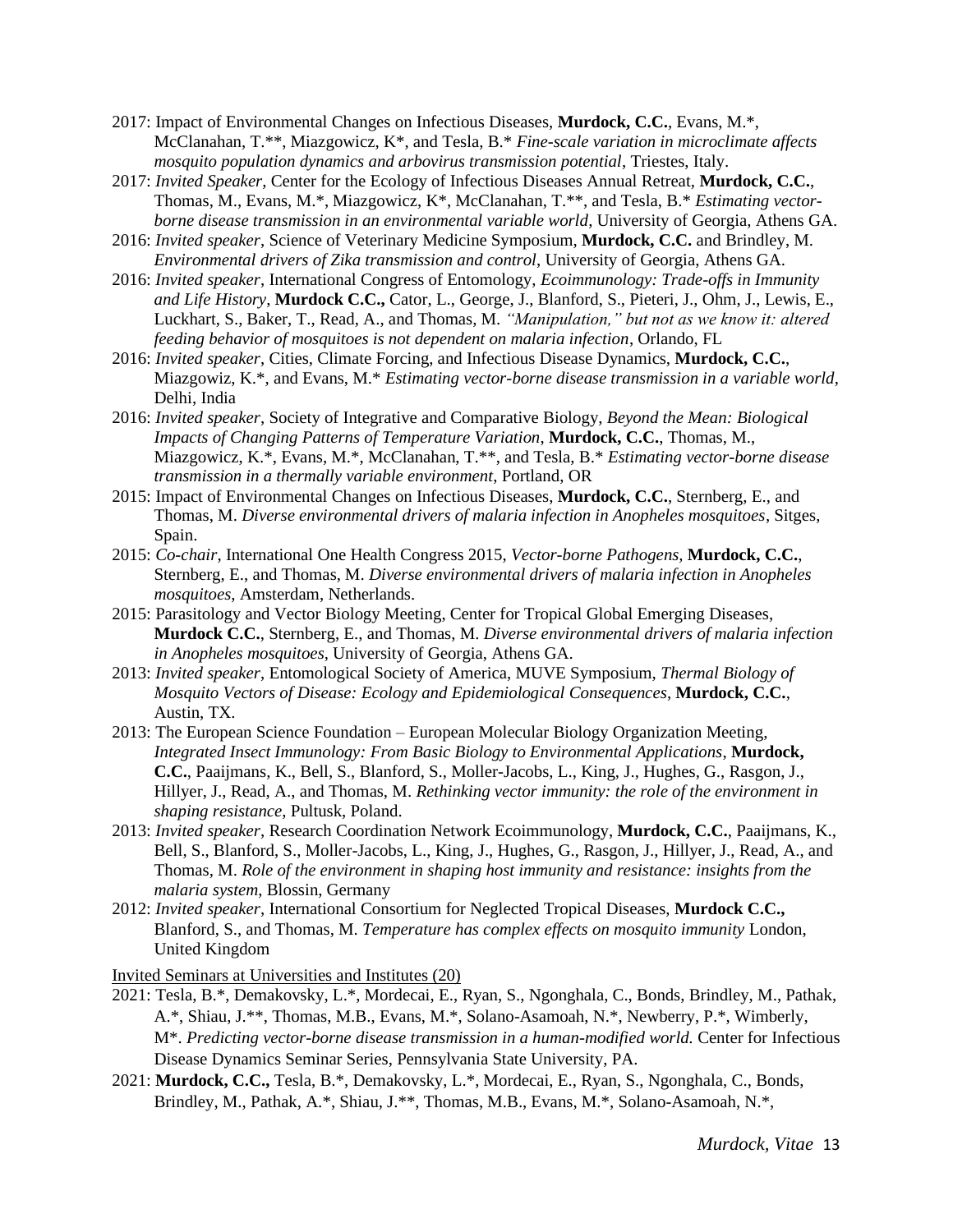Newberry, P.\*, Wimberly, M\*. *The role of the environment in shaping host-pathogen interactions, life history, and vector-borne disease transmission.* Climate Change and Emerging Infectious Disease Seminar Series, University of Albany, New York, NY.

- 2021: **Murdock, C.C.,** Tesla, B.\*, Demakovsky, L.\*, Mordecai, E., Ryan, S., Ngonghala, C., Bonds, Brindley, M., Pathak, A.\*, Shiau, J.\*\*, Thomas, M.B., Evans, M.\*, Solano-Asamoah, N.\*, Newberry, P.\*, Wimberly, M\*. *Predicting vector-borne disease transmission in a human-modified world*. Cornell Weill School of Medicine Climate Change Seminar Series., New York, NY.
- 2021: **Murdock, C.C.** *The role of mosquitoes in vector-borne disease transmission*. Anti-malaria Group Seminar, Cornell University, Ithaca, NY.
- 2021: **Murdock, C.C.,** Tesla, B.\*, Demakovsky, L.\*, Mordecai, E., Ryan, S., Ngonghala, C., Bonds, Brindley, M., Pathak, A.\*, Shiau, J.\*\*, Thomas, M.B., Evans, M.\*, Solano-Asamoah, N.\*, Newberry, P.\*, Wimberly, M\*. *The role of the environment in shaping host-pathogen interactions, life history, and vector-borne disease transmission*. Climate Change-Emerging Infectious Diseases Seminar Series. New York, NY.
- 2019: **Murdock, C.C.**, Tesla, B.\*, Demakovsky, L.\*, Mordecai, E., Ryan, S., Ngonghala, C., Bonds, Brindley, M., Pathak, A.\*, Shiau, J.\*\*, Thomas, M.B., Reitmayer, C.\*, Cator, L., and Harrington, L. *The role of the environment in shaping host-pathogen interactions, life history, and vector-borne diseases.* Cornell University, Ithaca, NY
- 2019: **Murdock, C.C.,** Tesla, B.\*, Demakovsky, L.\*, Mordecai, E., Ryan, S., Ngonghala, C., Bonds, Brindley, M., M., Evans, M.\*, Solano, N.\*\*, Shiau, J.\*\*, Miazgowicz, K.\*, McClanahan, T.\*\*, Reitmayer, C.\*, Cator, L., and Harrington, L. *In sickness and in health: mosquito love songs, mating behavior, and vector-borne disease transmission.* University of Illinois, Champaigne, IL
- 2019: **Murdock, C.C.**, Tesla, B.\*, Demakovsky, L.\*, Mordecai, E., Ryan, S., Ngonghala, C., Bonds, Brindley, M., M., Evans, M.\*, Solano, N.\*\*, Shiau, J.\*, Miazgowicz, K.\*, McClanahan, T.\*\*, *The role of the environment in shaping host resistance, life history, and vector-borne disease transmission.* University of Georgia, Odum School of Ecology, Athens GA
- 2019: **Murdock, C.C.,** Tesla, B.\*, Demakovsky, L.\*, Mordecai, E., Ryan, S., Ngonghala, C., Bonds, Brindley, M., M., Evans, M.\*, Solano, N.\*\*, Shiau, J.\*, Miazgowicz, K.\*, McClanahan, T.\*\*, Reitmayer, C.\*, Cator, L., and Harrington, L. *In sickness and in health: mosquito love songs, mating behavior, and vector-borne disease transmission.* University of Chicago, Chicago, IL.
- 2018: **Murdock, C.C.,** Tesla, B.\*, Demakovsky, L.\*, Mordecai, E., Ryan, S., Ngonghala, C., Bonds, M., Evans, M.\*, Solano, N.\*\*, Shiau, J.\*\*, Miazgowicz, K.\*, McClanahan, T.\*\*, Owen, H\*. *Estimating vector-borne disease transmission in a human-modified world.* Clemson University, Clemson, SC.
- 2018: **Murdock, C.C.,** Tesla, B.\*, Demakovsky, L.\*, Mordecai, E., Ryan, S., Ngonghala, C., Bonds, Brindley, M., M., Evans, M.\*, Solano, N.\*\*, Shiau, J.\*\*, Miazgowicz, K.\*, McClanahan, T.\*\*, Reitmayer, C.\*, Cator, L., and Harrington, L. *In sickness and in health: mosquito love songs, mating behavior, and vector-borne disease transmission.* University of Georgia, Environmental Health, Athens, GA.
- 2018: **Murdock, C.C.,** Tesla, B.\*, Demakovsky, L.\*, Mordecai, E., Ryan, S., Ngonghala, C., Bonds, Brindley, M., M., Evans, M.\*, Solano, N.\*\*, Shiau, J.\*\*, Miazgowicz, K.\*, McClanahan, T.\*\*, Reitmayer, C.\*, Cator, L., and Harrington, L. *In sickness and in health: mosquito love songs, mating behavior, and vector-borne disease transmission.* North Carolina State University, Raleigh, NC
- 2018: **Murdock, C.C.** *The role of African green monkeys in the epidemiology of dengue and chikungunya transmission in St. Kitts, West Indies,* Ross University School of Veterinary Medicine, St. Kitts & Nevis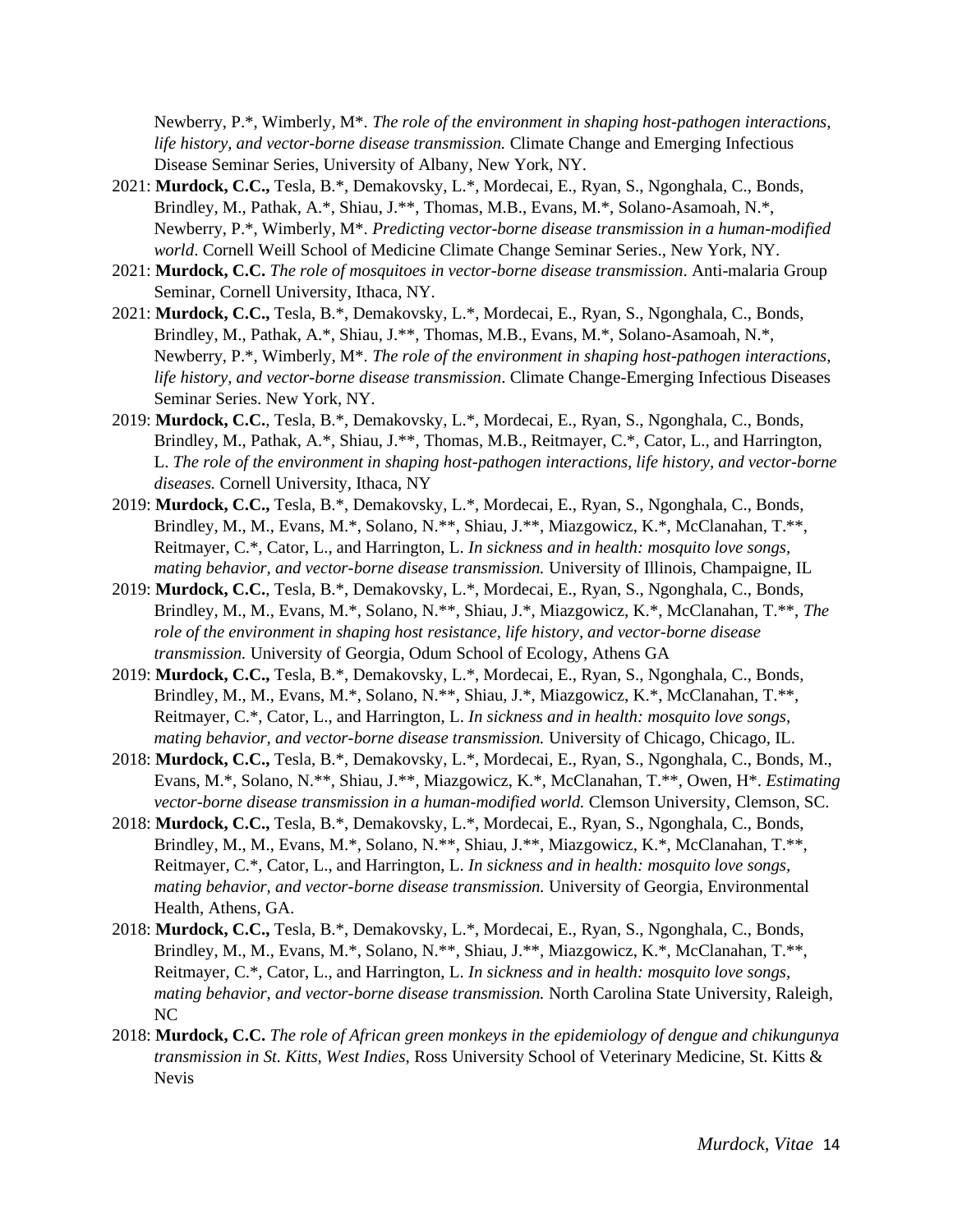- 2017: **Murdock, C.C.,** Sternberg, E., Thomas, M., Miazgowicz, K.\*, Evans, M.\*, McClanahan,T.\*\*, and Tesla, B. *Estimating vector-borne disease transmission in an environmental variable world*, Emory University, Atlanta, GA.
- 2016: **Murdock, C.C.**, Miazgowizc, K.\*, Cator, L., Thomas, M., Evans, M.\*, McClanahan, T.\*\*, and Tesla, B.\*, *The role of mosquitoes in vector-borne disease transmission,* Kennisaw State University, Kennisaw, GA
- 2015: **Murdock, C.C.**, Thomas, M., James, T., Brindley, M., Miazgowicz, M.\*, Evans, M.\*, McClanahan, T.\*\*, and Tesla, B.\*, *Influence of the environment on vector-borne disease transmission and control*, University of Georgia, Center for Tropical Emerging and Global Diseases, Athens GA.
- 2015: **Murdock, C.C.**, Sternberg, E., Thomas, M., Hughes, G., Rasgon, J., Evans, M.\*, Miazgowicz, K.\*, McClanahan, T.\*\*, and Tesla, B.\*, *Influence of the environment on vector-borne disease transmission and control*, Ross University School of Veterinary Medicine, St. Kitts and Nevis.
- 2015: **Murdock, C.C.,** Sternberg, E., Thomas, M., Miazgowicz, K.\*, Evans, M.\*, McClanahan,T.\*\*, and Tesla, B. *Estimating vector-borne disease transmission in an environmental variable world*, University of Georgia, Department of Entomology, Athens GA.
- 2015: **Murdock, C.C.**, Paaijmans, K., Bell, S., Blanford, S., Moller-Jacobs, L., King, J., Hughes, G., Rasgon, J., Hillyer, J., Read, A., and Thomas, M. *Role of the environment in shaping host immunity and resistance: insights from the malaria system, Georgia Regents University, Augusta, GA.*
- 2015: **Murdock, C.C.**, Paaijmans, K., Bell, S., Blanford, S., Moller-Jacobs, L., King, J., Hughes, G., Rasgon, J., Hillyer, J., Read, A., and Thomas, M. *Role of the environment in shaping host immunity and resistance: insights from the malaria system,* Imperial College, Silwood Park campus, Ascot, United Kingdom.
- 2015: **Murdock, C.C.**, Paaijmans, K., Bell, S., Blanford, S., Moller-Jacobs, L., King, J., Hughes, G., Rasgon, J., Hillyer, J., Read, A., and Thomas, M. *Role of the environment in shaping host immunity and resistance: insights from the malaria system,* University of Georgia, Department of Infectious Diseases, University of Georgia, Athens GA
- 2014: **Murdock, C.C.**, Paaijmans, K., Bell, S., Blanford, S., Moller-Jacobs, L., King, J., Hughes, G., Rasgon, J., Hillyer, J., Read, A., and Thomas, M. *Role of the environment in shaping host immunity and resistance: insights from the malaria system,* Connecticut Agricultural Experiment Station, New Haven, CT.
- 2014: **Murdock, C.C.**, Paaijmans, K., Bell, S., Blanford, S., Moller-Jacobs, L., King, J., Hughes, G., Rasgon, J., Hillyer, J., Read, A., and Thomas, M. *Role of the environment in shaping host immunity and resistance: insights from the malaria system,* University of Georgia, Odum School of Ecology, University of Georgia, Athens GA.
- 2013: **Murdock, C.C.**, Paaijmans, K., Bell, S., Blanford, S., Moller-Jacobs, L., King, J., Hughes, G., Rasgon, J., Hillyer, J., Read, A., and Thomas, M. *Role of the environment in shaping host immunity and resistance: insights from the malaria system,* Department of Pathobiology, College of Veterinary Medicine, University of Wisconsin, Madison, WI.
- 2012: **Murdock, C.C.**, Paaijmans, K., Blanford, S., and Thomas, M. *Temperature has complex effects on mosquito innate immune function,* Imperial College, South Kensington campus, London, United Kingdom.

#### **PROFESSIONAL OVERVIEW AND OBJECTIVES**

The deadliest organism on the planet next to humans is the mosquito due to the many diseases it transmits. Among mosquito transmitted diseases, malaria is the leading killer, resulting in approximately 216 million cases and 500,000 deaths annually primarily in children under the age of 5. In addition to malaria, recent emerging infectious diseases (dengue, chikungunya, and Zika) are mosquito-borne